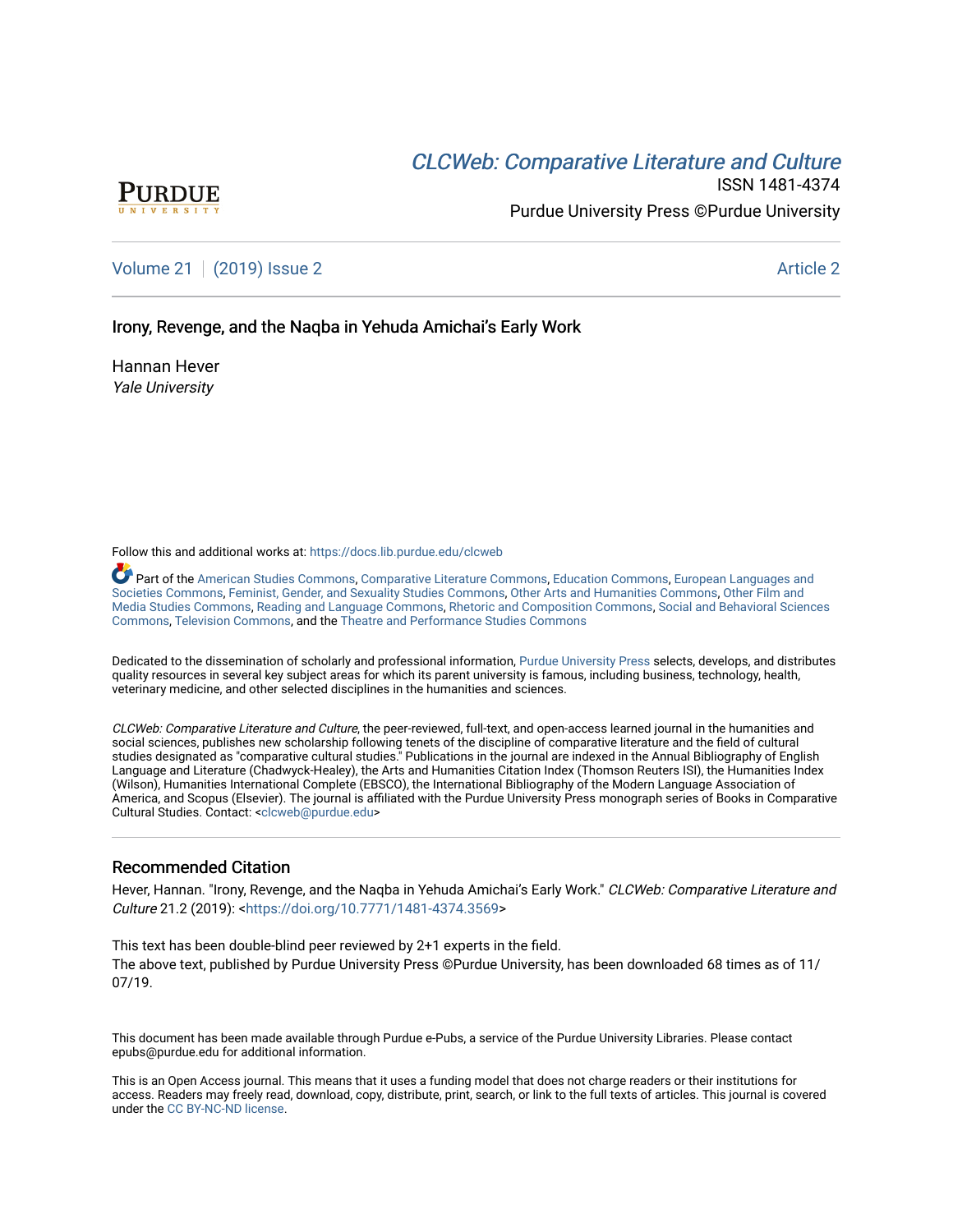**PURDUE** UNIVERSITY PRESS <[http://www.thepress.purdue.edu>](http://www.thepress.purdue.edu/)

### *CLCWeb: Comparative Literature and Culture*

ISSN 1481-4374 [<http://docs.lib.purdue.edu/clcweb>](http://docs.lib.purdue.edu/clcweb) Purdue University Press **©**Purdue University

*CLCWeb: Comparative Literature and Culture*, the peer-reviewed, full-text, and open-access learned journal in the humanities and social sciences, publishes new scholarship following tenets of the discipline of comparative literature and the field of cultural studies designated as "comparative cultural studies." In addition to the publication of articles, the journal publishes review articles of scholarly books and publishes research material in its *Library Series.*  Publications in the journal are indexed in the Annual Bibliography of English Language and Literature (Chadwyck-Healey), the Arts and Humanities Citation Index (Thomson Reuters ISI), the Humanities Index (Wilson), Humanities International Complete (EBSCO), the International Bibliography of the Modern Langua-ge Association of America, and Scopus (Elsevier). The journal is affiliated with the Purdue University Press monog-raph series of Books in Comparative Cultural Studies. Contact: [<clcweb@purdue.edu>](mailto:clcweb@purdue.edu)

## **Volume 21 Issue 1 (March 2019) Article 2 Hannan Hever,**

**"Irony, Revenge, and the Naqba in Yehuda Amichai's Early Work"**

<http://docs.lib.purdue.edu/clcweb/vol20/iss2/2>

Contents of *CLCWeb: Comparative Literature and Culture* **21.2 (2019)** Thematic Issue *Materiality and the Time of the Present in Israeli Culture* **Ed. Oded Nir and Ari Ofengenden**

[<http://docs.lib.purdue.edu/clcweb/vol21/iss2/>](http://docs.lib.purdue.edu/clcweb/vol21/iss2/)

**Abstract**: This article offers a materialist reading of the poetry of Yehuda Amichai, the most wellknown Israeli poet outside Israel. The article explores the political role of irony in Amichai's early work, situating him as a prominent member of the "State Generation" poetry. Challenging accepted readings, the essay argues that Amichai's poems that deal with the 1948 war, should be read as a post-traumatic response, which uses irony and rich and bold metaphorical devices to distance itself from the horrors of the war, and therefore also form the political and ethical meanings of the Naqba. That Amichai's poetry translates the language of horror to that of love involves an extreme depoliticization, which accounts for its popularity in Israel and worldwide. The reification of intimate love by Amichai neutralizes any possibility for resistance. This a-political stance is a result of Amicai's writing of universalistic civic poetry, which made it possible for him to neutralize the war poet's need to bear responsibility for the Palestinian Naqba (in which many Palestinians fled Palestine, or were deported from it), which made Israel a state with a Jewish majority. The neutralization of the literary (and political) opposition between the language of Israeli citizenship and the language of nationhood in Israel, which could include Palestinians, is a powerful too of oppression. However, Amichai ignores the fact that the unethical results of the 1948 war still inhere in the Israeli state's refusal to grant equal citizenship rights to all Palestinians, by recognizing their right of return. This essays discussion of Amichai's novel deals with the way in which Jewish sovereignty is constructed in the novel. The novel exposes this sovereignty's founding after the war, through linguistic representations of the power that turns illegitimate the desire to exact revenge on the Germans, which exists outside the law of the Israeli sovereign.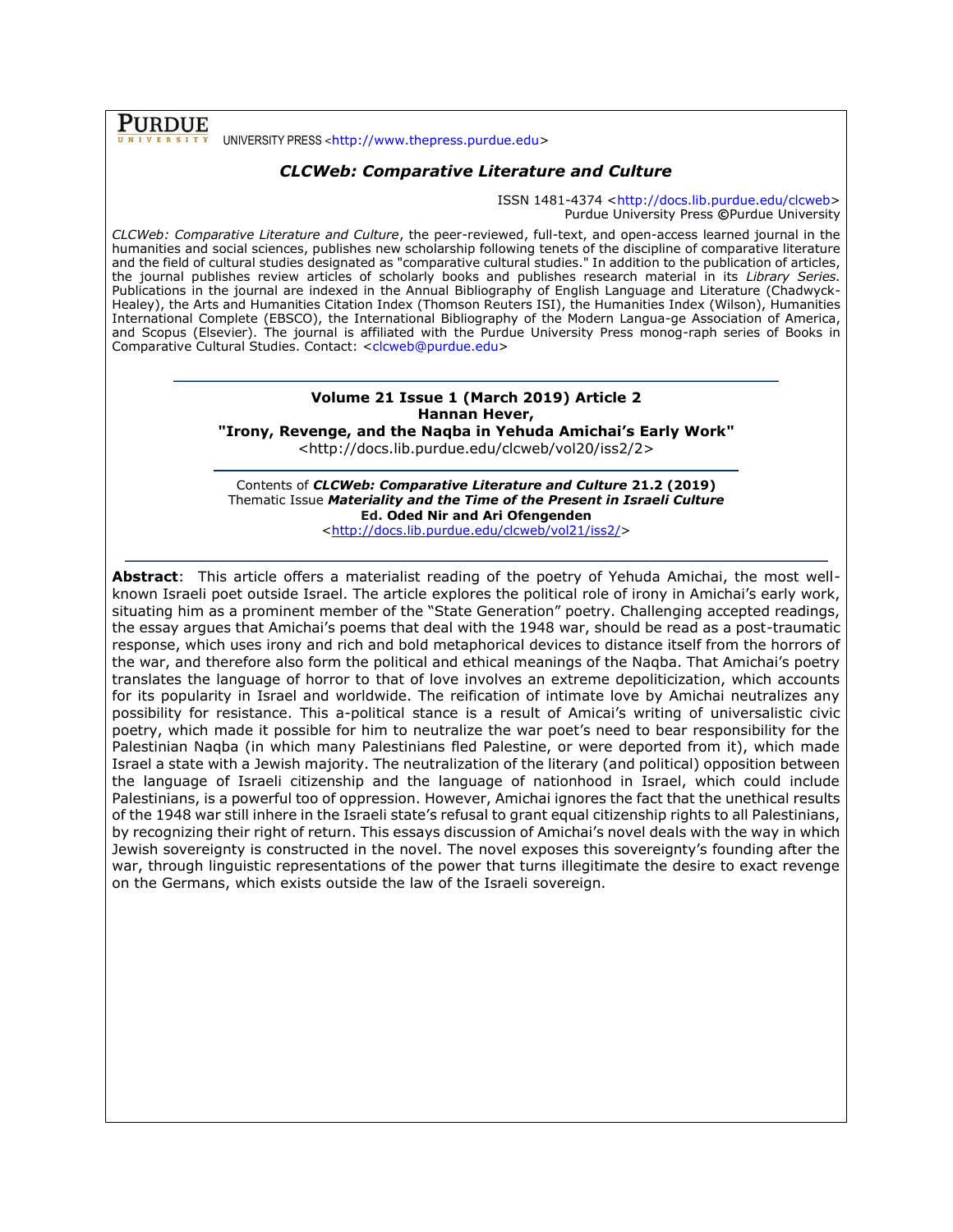Hannan Hever, "Irony Revenge, and the Naqba in Yehuda Amichai's Early Work" page 2 of 23 *CLCWeb: Comparative Literature and Culture* 21.2 (2019): <http://docs.lib.purdue.edu/clcweb/vol21/iss2/2> Thematic Issue *Materiality and the Time of the Present in Israeli Culture*. Ed. Oded Nir and Ari Ofengenden

### **Hannan HEVER**

### **Irony, Revenge, and the Naqba in Yehuda Amichai's Early Work**

[A]

In 1955, Yehuda Amichai published his famous, highly acclaimed poem, "God has Pity on Kindergarten Children," which was included in his first volume of poems, *Now and in Other Days*:

God has pity on the kindergarten children. He has less pity on school children. And on grownups, He has no pity at all, He leaves them alone, And sometimes they must crawl on all fours In the burning sand To reach the first-aid station Covered with blood.

But perhaps he will watch over true lovers and have a mercy on them and shelter them like a tree over the old man sleeping on a public bench.

Perhaps we will give them the last rare coins of compassion that Mother handed down to us, so that their happiness will protect us now and in other days. (*The Selected* 2)

The irony in "God has Pity on Kindergarten Children" effects a hierarchical division in the extent of God's protection over Man: He has pity on kindergarten children and less on schoolchildren, whereas on grownups, namely combatants, he has no pity at all. The irony in the poem is revealed primarily in the line "And sometimes they must crawl on all fours," wherein the combatants wounded in battle are delineated by the absurdity of the metaphoric connection between them and the babies who cannot yet walk on their own. Dubbing the wounded combatants "grownups," as their nicknaming by kindergarten children would do, intensifies the absurdity of the metaphor that creates the irony created by the speaker.

The speaker's irony in Amichai's poetry can be read as a post-traumatic response that distances the traumatic event of the war, which Judith Herman defined as a violent act that shatters the self and "have primary effects not only on the psychological structures of the self but also on the systems of attachment and meaning that link individual and community" (Herman 51). According Herman's analysis it is clear that the presence of Irony in Amichai's early poetry can be explained by Dan Miron's response to Amichai's sonnets in his first book ("Hove"). From the fact that according to Miron the main thematic structure of the sonnets is an opposition between past that Amichai that has no clue about it, and love that overcomes the past, we can deduce that the repressing of the traumatic past of 1948 war enables to overcome it by love only through a distancing from the past by Irony. A very similar response we can find in Nathan Zach piece about Amichai's early poetry where he writes that only through Amichai's confidence in love he can translate anxiety and horror into a love poetry. (Zach, "Shirei" 63).

But the poem's ironic voice, which is meant to protect the fragmented self so as to render meaningful the shattering experience of war, appeals not to himself but to God, who has forsaken him, and whom the speaker holds responsible for the soldiers' well-being. In his frustration over God's lack of compassion for soldiers, the speaker ironically points to an alternative route of reconstitution of his and the soldiers' post-traumatic self possibly through God's pity on kindergarten children or school children, the responsibility toward whom may seem a lighter burden than that toward the fate of soldiers.

### [B]

But in so doing, Amichai does not hold accountable as a citizen who participates equally in the Israeli sovereignty who had sent the soldiers to the battlefield, and who is therefore responsible for the hurt inflicted on their bodies and souls. Amichai, therefore, asserts the sovereign's existence outside any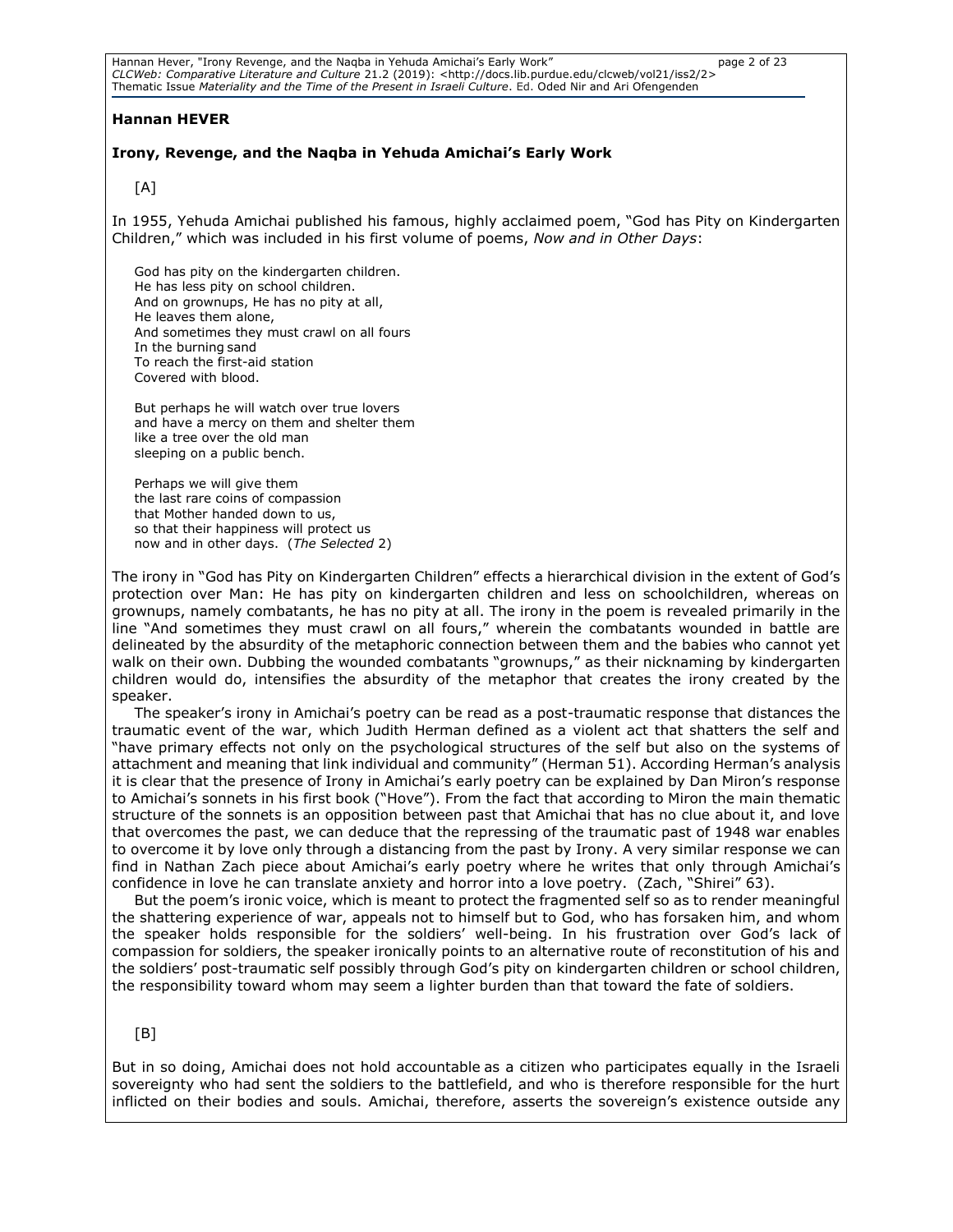Hannan Hever, "Irony Revenge, and the Naqba in Yehuda Amichai's Early Work" page 3 of 23 *CLCWeb: Comparative Literature and Culture* 21.2 (2019): <http://docs.lib.purdue.edu/clcweb/vol21/iss2/2> Thematic Issue *Materiality and the Time of the Present in Israeli Culture*. Ed. Oded Nir and Ari Ofengenden

contradictions, and political conflict so that the sovereign feels entitled to abstain from intervening. Irony allows Amichai to circumvent the presence of the forsaking sovereign— the one whose duty is to regulate and control responsibly State's violence—once it reduces it to the casualty clearing station, which the wounded must reach on their own.

By means of a universal protest poem, the ironic distance allows Amichai to evade political action in a concrete time and place; an action that will challenge the Israeli sovereign's sense of responsibility for the wounded soldiers who were sent to battle at his order. Through the use of irony, the speaker deflects his gaze away from the materialistic, historical existence of the sovereign responsible for the war - to the abstract God, protecting the kindergarten children. This transfer of responsibility from the sovereign to God allows Amichai to evade the possibility of becoming an agent of action, fully aware of his own politicization and historicizing, and thereby to evade the possibility of becoming a vessel of political criticism. Amichai's famous poem "I want to die in my bed" (*The Poetry* 34) constitutes a statement which is not of political refusal but political abstention from civic responsibility for the violence of the Israeli sovereign.

In contrast to refuge Amichai concludes the poem by undoing the political dilemma of assigning responsibility to either the forsaking sovereign or the forsaking God. By way of de-historicizing and depoliticization, Amichai once again elevates to the level of transcendence – now to those who supposedly exist as eternal, ahistorical entities, such as the "true lovers" or "the old man / sleeping on a public bench," over whom "perhaps he [God] will watch." The politics of desire that underlies personal, intimate love enables Amichai, again and again in many of his poems, to utilize the composition of his poetry to posit the reification of intimate love and thus to foreclose the possibility of bringing to the poem's surface the political questions that may now remain hidden from the reader.

Amichai's typical way to represent in his poems the contradictory, post-Westphalian Israeli sovereignty—which is supposed to be protective of its citizens and accountable for the risks to which it exposes them—is by elevating any political conflict to a transcendent position; by annulling any political conflict in a transcendent absolution of responsibility. Such is the case in "God has Pity on Kindergarten Children," where the absolution of responsibility is manifested in the intimate relationship of universal, ahistorical love or in the familial love between mother and son. This transcendence, typical of Amichai's poetry, sublates the contradiction between the shielding power of love and family and the forsaking sovereign, and enables Amichai to imagine a universal sovereignty that exists above and beyond the foundational contradiction of Israeli sovereignty. There is a possibility that when Nathan Zach accused Israeli Literature for being a "Literature without a World" ("Sifrut") he meant also to its imaginative disconnection from the Israeli's historical materiality.

### $[CI]$

Indeed, in Amichai's first two poetry books—*Now and in Other Days* published in 1955 and *Two Hopes Away* published in 1958—he presents himself as a civic poet "who rejects the notion that the poet is entitled to any privileged elite position or granted any aesthetic chosenness that would free him or her from the need to be of use to their society" (Kronfeld, "The Full" 28, 282). The political implication of such a description is that Amichai has always presented himself as an individual who enjoys the same rights as the rest of the citizens of the Israeli sovereign state. Yet the citizenship granted by Israeli sovereignty is but a facade of the legal membership characteristic of a democracy founded on values of universal justice, for Israeli sovereignty, a so-called democracy, had been established on a contradiction between the universal citizenship and the ethnocentric definition of the state of Israel as the exclusive state of the Jewish people, which inevitably labels its Palestinian subjects second-class citizens. Amichai, who, indeed, has been always perceived as "a civic poet," avoids this contradiction by, as described above, by irony, by refraining from critiquing the state, and, as I'll show later, by formulating an antirevenge stance, which is one of the corner stones of sovereign law.

Such contradictory citizenship had led Amichai, a Jewish Israeli poet who imagines himself a universal citizen and hence a full member of the Israeli sovereign state, to efface from his texts the very signifiers that betray the material contradiction underlying Israeli sovereignty, which bestows on him the exclusive privileges of Jewish citizenship. It is only by imagining a universal sovereignty, which compels him to eliminate his privileges of as a Jewish citizen from the surface of his poetry, that Amichai is able to reconcile his renowned individualistic, existential resistance to the war with his own participation in it as a compliant subject of the Israeli state.

And indeed, the power relations that constitute the sovereign Israeli national subject are strongly affirmed in the poetry of Amichai, who is one of the prominent poets of the "State Generation" writers.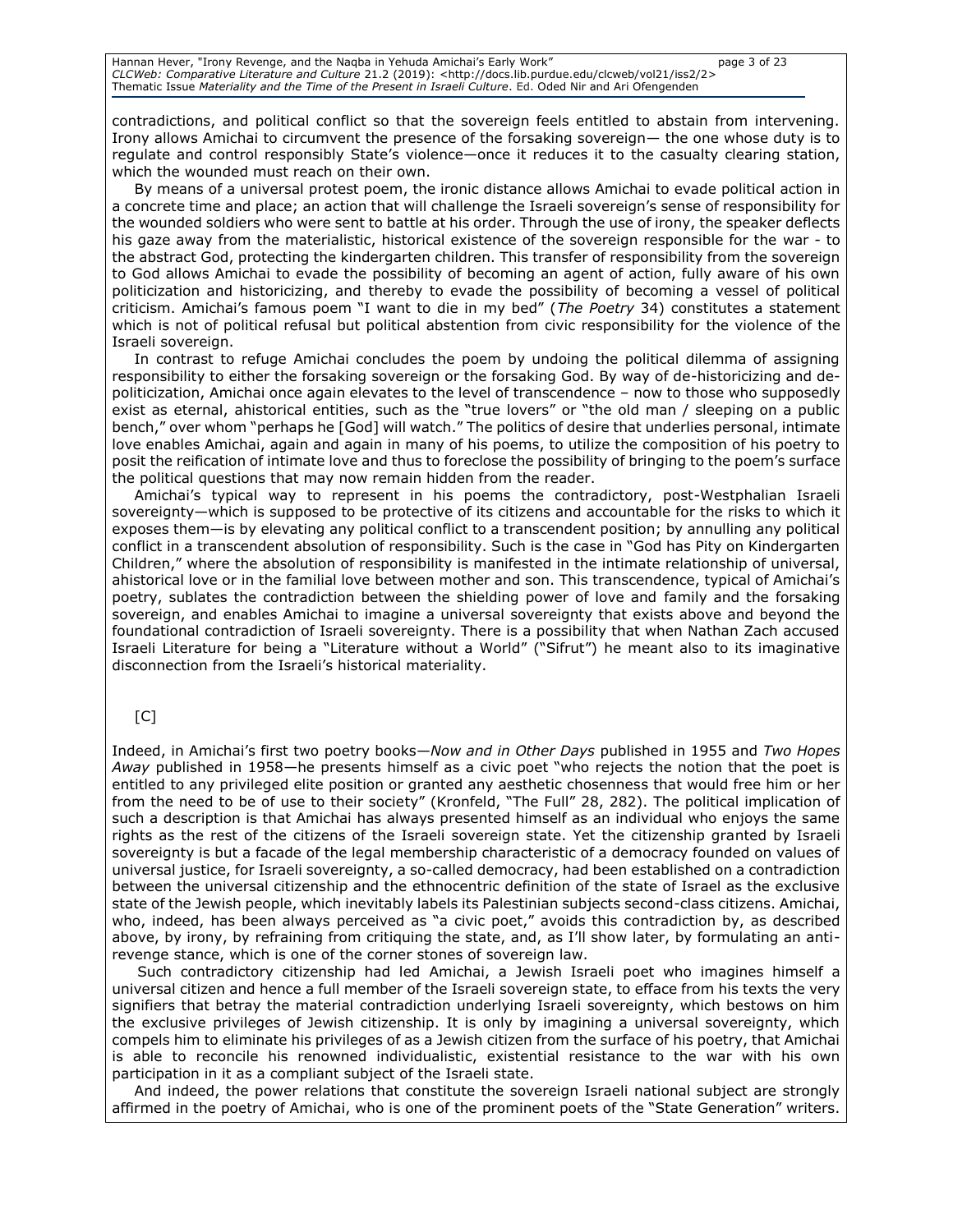Hannan Hever, "Irony Revenge, and the Naqba in Yehuda Amichai's Early Work" page 4 of 23 *CLCWeb: Comparative Literature and Culture* 21.2 (2019): <http://docs.lib.purdue.edu/clcweb/vol21/iss2/2> Thematic Issue *Materiality and the Time of the Present in Israeli Culture*. Ed. Oded Nir and Ari Ofengenden

One can use Hamutal Tzamir's work on the figure of irony in State Generation poetry to reconstruct the power relations at play in the text, which constitute "the processes of individuation and autonomization of the author and of literature in terms taken directly from the collective political situation of their time: an emancipatory struggle, the establishment of a sovereign nation-state, issuing identity cards to members of the nation turned citizens." This dualism is made possible by the inherent double sense of the term "subject," designating at once both an individual subjected to the state, and an autonomous individual, whose subjection is an expression of his or her individual volition. Aesthetic experience, such as that of poetry, displaces here the paradox of the state, which at once represents the members of the nation individually, and at the same time embodies the abstract idea of the state (Tzamir 30).

Moreover, Amichai is compelled to obscure the fact that the imagined universalistic citizenship in a democracy granted to him by the Israeli sovereign had been facilitated by violently bringing about the Naqba—that is, by means of the ethnic purge which had driven Palestinians away from the newly drawn borders of the Israeli state, thereby violently establishing de facto a Jewish majority and a Palestinian minority, whose status as inferior citizens denies them the privileges vested in Jewish citizens.

A typical example for an articulation that completely obfuscates the essentially Jewish privilege of the Jewish writer in Israel is to be found in the major Israeli writer A.B. Yehoshua's definition of the "identity card" of his contemporaries—that is, the Jewish writer's citizenship as constituted by way of submission to Israeli sovereignty— which he describes in terms of "the sense of Israeliness as wholly Jewish," a sense that has endured within the Israeli present." And indeed, Amichai has been perceived as a representative of the "*Likrat*" group of young writers, which was led by Benjamin Herushovski (Harshav), seen as "presentists," as they were mockingly dubbed by members of the journal *Achshav*, who had inherited and continued the line established by "*Likrat*" (Zvik, "Mavo" 7).

In actuality, however, the universalist notion of citizenship of the "State Generation" (Ginsburg 154) had helped to legitimize and normalize the Palestinian oppression, and had thus relegated the Palestinians to the margins of an Israeliness premised upon universalist citizenship. Nathan Zach, the prominent spokesperson of "State Generation" writers, famously captured this sentiment in the line "I am a citizen of the world and I wish to remain one" (Zach, *Shirim* 34). Even "the members of his own group, who see him as the 'face of the younger poetry' stress that Amichai is the most civic of poets in their belligerent group, since 'something in this poetry never forgets prosperities past'" (Zvik, "Mavo" 8; Moked), and thus embrace his own self-definition as a civic poet (quoted in Ginsburg 152). Following Efi Ziv we can define this normalization of the oppressor self-perception as a transparent insidious trauma which enable a kind of a political blindness. (Ziv 5)

Although Yehoshua claimed that his definition of Israeli identity is inclusive of Arabs, but this is clearly an imaginary act of depoliticization and de-materialization that severs political citizenship from cultural identity as if the two have not been inextricably bound in one material space, suffused with political nad ethical meanings.

And indeed, as Yehoshua put it, the writers of the "State Generation" internalized Israeli sovereignty without scruples or criticism. Unlike Shai Ginsburg's conception of citizenship as a leverage of political resistance that is founded on the rhetorical gap between the figurative and the literal; and against his claim that Amichai succeeded in liberating himself from the logic of Israeli citizenship (Ginsburg 156, 165), I argue that Amichai's and his contemporaries' notion of citizenship is devoid of critical cogency, for it lacks the foundational principle of universality. In its stead, Israel's is a defective, exclusionary form of citizenship, which had been facilitated by the violence of the Naqba that persists to this very day. I am thus in full agreement with Hamutal Tzmir's stance, which collapses the distinction between nationalism and citizenship in State Generation poetry—for Israeli citizenship is founded on hegemonic Jewish nationalism that excludes and oppresses those of its citizens whose national identity is Palestinian.

Yehoshua described this internalization as "a clear grasp of the state's physical borders, of the breadth and the limits of its accountability and control"— a "fact," he notes, that "helped us form a distinct generational identity" (Brinker 174). Yehoshua thus imagines the delimitation of Israeli sovereignty to have taken place independently of the Palestinian Naqba, which had nevertheless determined de facto the limits of Israeli sovereignty. Or, as Amichai put it, "But the border guards of possibility / Permitted us to enter their domain" (Amichai, *The Poetry* 23).

Amichai portrays this internalization from the autobiographical stance inhered in his personal experience of being wounded in the war; one that recounts the spilled blood yet fails to criticize or question the causes for war: "The twentieth century was the blood in my veins, / Blood that wanted to get out in many wars / And through many openings (*The Selected* 2-3). Amichai's poem "The ones who blew up houses" offers what seems as the apogee of the narcissistic representation of the Naqba in his poetry: "The ones who blew up houses / are now abandoned like an abandoned village." (*Be-Merchak*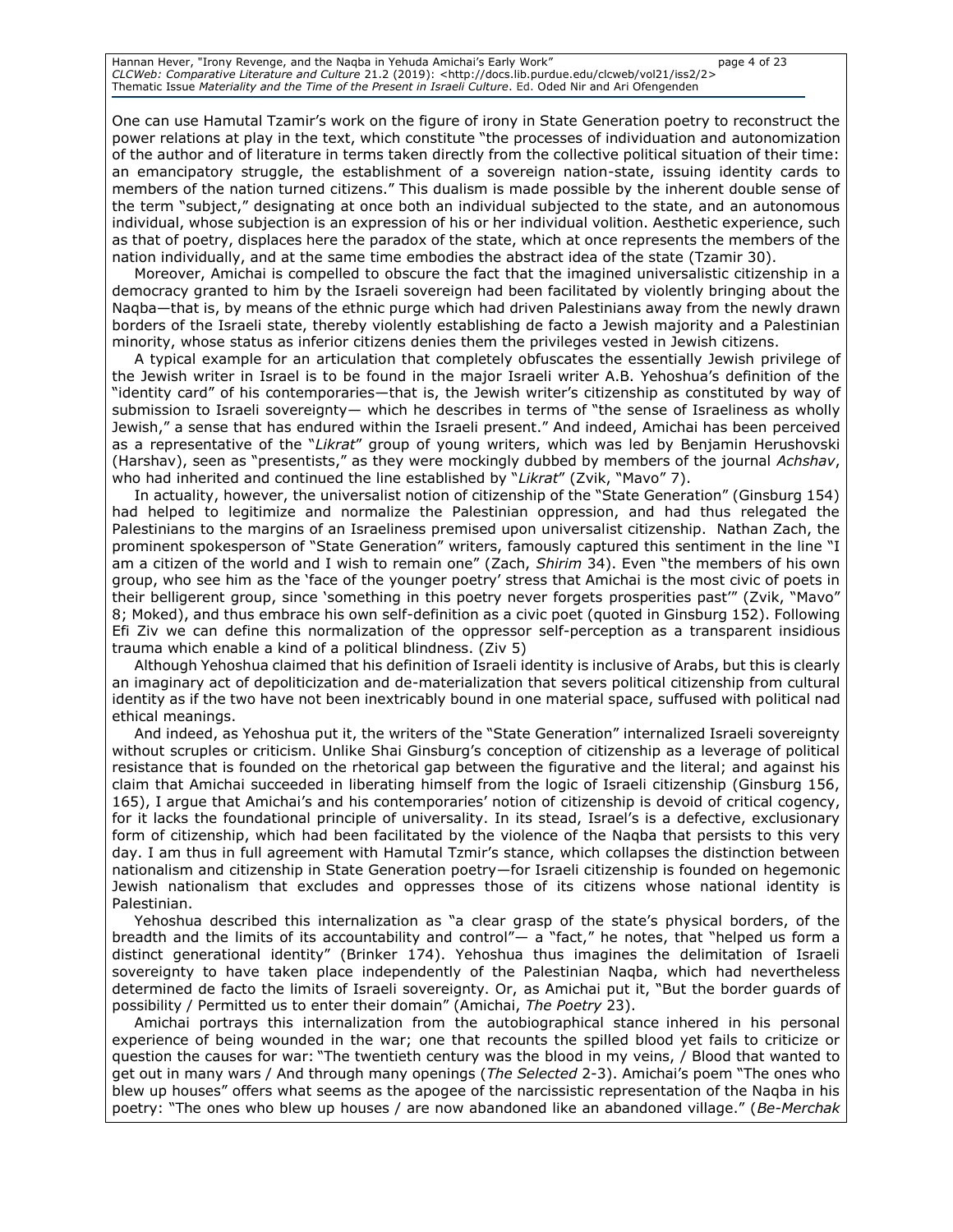57). The use of the term "abandoned" ("netushim"), which alludes to the blown-up houses yet also to the agents of their destruction (Openheimer 274) is ironic to the point of cynicism—as if the reader is asked to have some compassion for the perpetrators. The poem's conclusion goes even farther by forming an analogy between the bliss-filled body and the demolished house: "But my body is free and glad / like a destroyed house" (57).

Just like Yehoshua, Amichai imagines the Israeli sovereign as a Westphalian one, whose identity is founded on the sovereignty-territory-citizenship triad, which Foucault called "over-determined discourse on sovereignty (Shenhav 26). But the very overdetermination of this discourse reveals that in practice things could not be more different. The materiality of Israeli sovereignty is essentially a post-Westphalian one, which, as Foucault argues, no longer governs its subjects as residents of a definite territory, but rather as population (Shenhav, 25, 31; following Foucault's *Security, Territory, Population*).

But writers of the "State Generation" such as Amos Oz, A.B. Yehoshua, Amichai, and others, submitted themselves to the unhistorical myth of the state by internalizing it completely. This myth, whose function is to naturalize history, as Roland Barthes argued (Barthes 143), underlies the selfdefinition of Israeli sovereignty, which depends on the sort of legalism meant to legitimize the sovereign's monopoly on a given territory based on the treaties of international law (Shenhav 25-26). Such sovereignty enables its Jewish citizens to maintain and retain their privileges as Israeli Jews, as well as to proclaim these privileges as natural facts—a strategy whose function is to obscure not only Jewish colonialism, but also the Naqba as its quintessential manifestation. Imagined as universal, Israeli sovereignty effaces class, gender, racial, and national conflicts so as to subject them to an imaginary, post-Westphalian sovereignty.

Benjamin Harshav (Heroshuvski) wrote that after the 1948 war "Once the statehood was achieved, a deep depression over-came Israeli society, it became clear that the thousands of casualties we sacrifice in the War of Independence [...] were individual victims each one and all. No solace could be found for the pain felt over each individual's loss" ("Hirhurim" 129). It seems that in the is light of this posttraumatic condition of *Likrat's* writers one should read a passage from *Likrat*, which was involved in the publication of Amichai's first book in 1955 *Now in the Other Days*. Regarding literary criticism, they wrote: "Would this journal assemble a bunch of writers who will realize the loaded value and mission of criticism in our times as we see it? And would they be willing to join and lend this journal their forces?" Their reply is particularly interesting: "But this very doubt in itself does not perform as the hesitationprior-to-the-deed." (*Likrat*). Amichai's ambivalent perspective (Kronfeld, *Margins* 146) brought him to refrain from committing himself to a preliminary conception that is necessary for the journal's future development. This avoidance betrays anxiety toward any such commitment, which may inadvertently invite a closer scrutiny of the façade of universal sovereignty. Thus, they elaborate: "we are therefore exempt from any assurances as to what we are about to publish and we shall not elaborate our wishes and aspirations." The reluctance to face potential difficulties that may undermine such façade becomes fully articulated in the next sentence, which confines the tackling of obstacles to the moment of beginning: "We need naught but *begin* walking, although we very well know that the road ahead is *sown with hurdles*" (my emphasis). It seems that this dialectic of refusal, founded merely on walking a new path, underlies the journal's motto, which was excerpted from a poem by Constantin Pofanov (translated into Hebrew by Shlonsky): "Go ahead and search for a new path. / The universe is besieged and in fetters, / it is cruel and furrowed" (*Likrat*).

The manifesto opening the journal's first issue highlights the undetermined nature of this literary circle's goal. They do note that "leaving the objective unspecified means not the evasion of discussion, nor the obscuring in principle of the problems faced by authors in general, and the Israeli author in particular, such as the relation between art and society, the relation between author and audience, etc." But, note bene, the denial of "obscuring in principle" is indicative of a fundamental obscuring in toto, as demonstrated by Amichai's poetry's carefree irony. The writers are guided by the sociological notion that they belong to the generation of post-1948 war writers: "but it beseems to us that this is the first attempt to gather a group of men of letters, whose first fruits matured after the Independence War, that is, in the late 1940s. Today's is not the exhilarating reality of the war years, which produced a multifarious group of writers in poetry and prose. Ours is a grey, and wearisome, and ireful reality—but it nonetheless will be the measure of the work's merit. The most profound measure." Against the "exhilarating" literature of the "Palmach Generation" (1948 war generation, *Likrat* members conceive their reality as a grey, normalizing one, which evinces that "long bygone is that naivete, that youthful belief that 'conquering the world' is in our power. These have superseded by skepticism, cynicism, and shoddy bewilderment." In other words, "the 1950s expectation for 'normalization' resulted in a pendulum-like counteraction of prose and poetry, in which the individual's sense of the world takes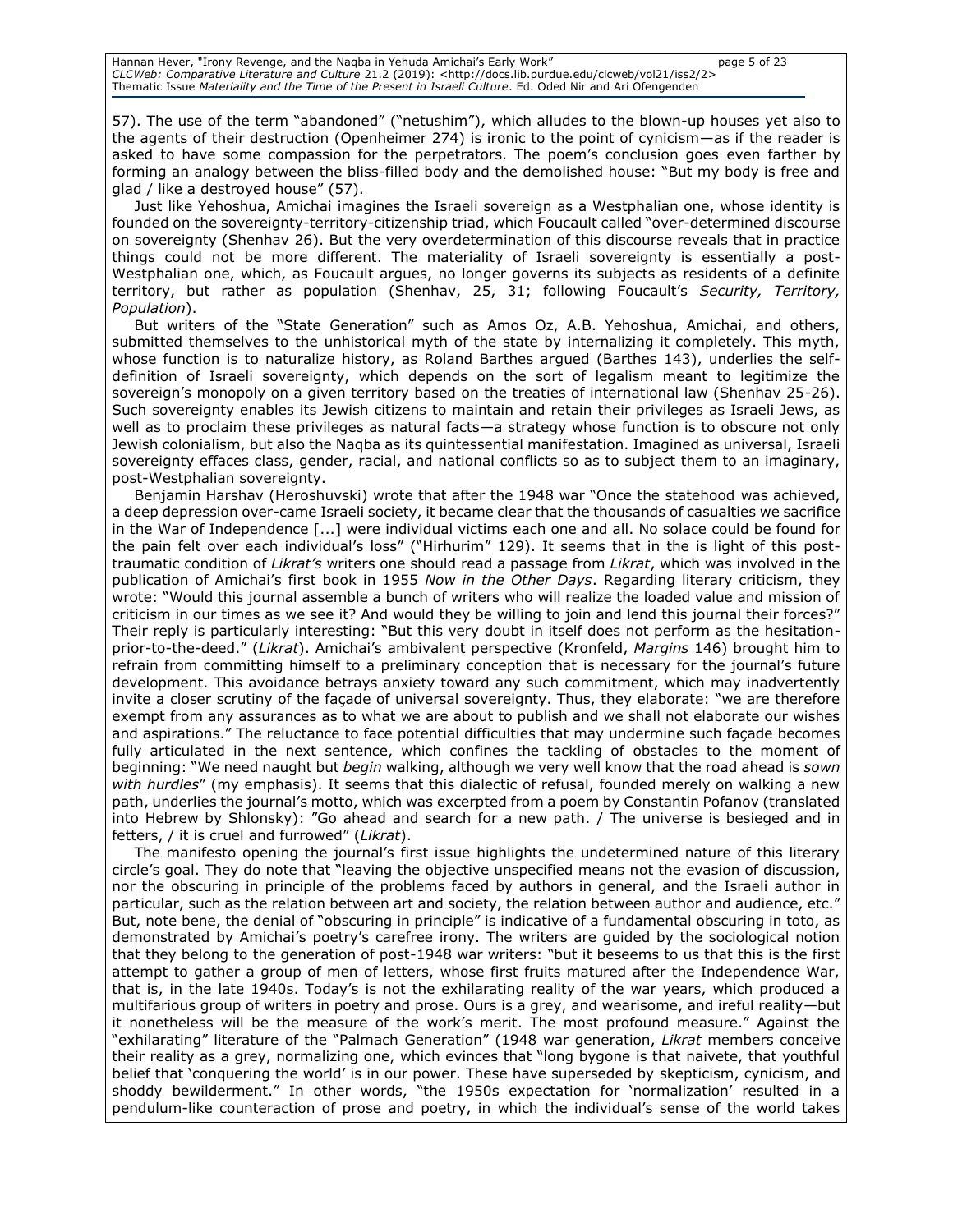Hannan Hever, "Irony Revenge, and the Naqba in Yehuda Amichai's Early Work" page 6 of 23 *CLCWeb: Comparative Literature and Culture* 21.2 (2019): <http://docs.lib.purdue.edu/clcweb/vol21/iss2/2> Thematic Issue *Materiality and the Time of the Present in Israeli Culture*. Ed. Oded Nir and Ari Ofengenden

center stage" (Brinker 149). Indeed, the hope-filled violence of conquest has been superseded by skepticism and cynicism, which enabled the post-war generation to disown the violence of the war and its devastating outcomes. Irony and skepticism thus created a coping mechanism for the post-trauma of the 1948 war, namely, the notion of Universal Israeli citizenship as a powerful rhetorical tool, used to this very day. This is the political function of Amichai's famous line "But I want to die in my bed" in the poem "I want to die in my bed" (Amichai, *The Poetry* 34, translated by Chana Bloch and Chana Kronfeld): to repress the horrors of the war and the Naqba, and of the oppressive Israeli regime that was subsequently established. This form of violent separation and a sharp distinction between the Jewish colonial and the Arab natives guided the Zionist discourse practically from its inception to justify its colonial violence.

Founded on the idea of the Chosen People aspiring to reconstitute its covenant with God, Zionism thus requires a theological separation between Jews and gentiles, and here between Jews and Palestinians. The transformation of the Jewish state's hegemonic identity—one that may expose the post-Westphalian nature of sovereignty—is therefore impossible. Indeed, this exclusiveness of Jewish identity that presents itself as universal sovereignty is gradually revealed today as a material anomaly of Jewish sovereignty. Mahmoud Darwish's 1964 poem "Identity Card," whose publication coincides with the formative years of State Generation literature, lays bare the latter's false representation of the Palestinian as an integral component of Jewish sovereignty. Against the universalist "identity card" internalized by "State Generation" authors, as A.B. Yehoshua suggested; or, alternatively, against Amichai's personal, absolute denouncement of the administrative-bureaucratic need for identity card in his poem "On Every Rising Hill" ("we were in this world / Offhandedly. / Without a card / Without identification." [Amichai, *Be-Merchak* 38]), Darwish's poem calls for an obverse, disillusioned type of "identity card":

ID Card Mahmoud Darwish

Write it down! I'm an Arab My card number is 50000 My children number eight And after this summer, a ninth on his way. Does this make you rage? I am an Arab. With my quarry comrades I labor hard My children number eight I tug their bread, their clothes And their notebooks From within the rock I don't beg at your door I don't cower on your threshold So does this make you rage? Write it down! I am an Arab. I am a name with no honorific. Patient in a land Where everything lives in bursting rage My roots were planted before time was born Before history began Before the cypress and the olive trees Before grass sprouted My father is from the plough clan Not from the noble class My grandfather was a peasant farmer Had no pedigree Taught me the pride of the sun Before teaching me to read A shack to guard groves is my home, Made of branches and reeds Are you pleased with my status? I am a name with no honorific. Write it down! I am an Arab. Hair color: charcoal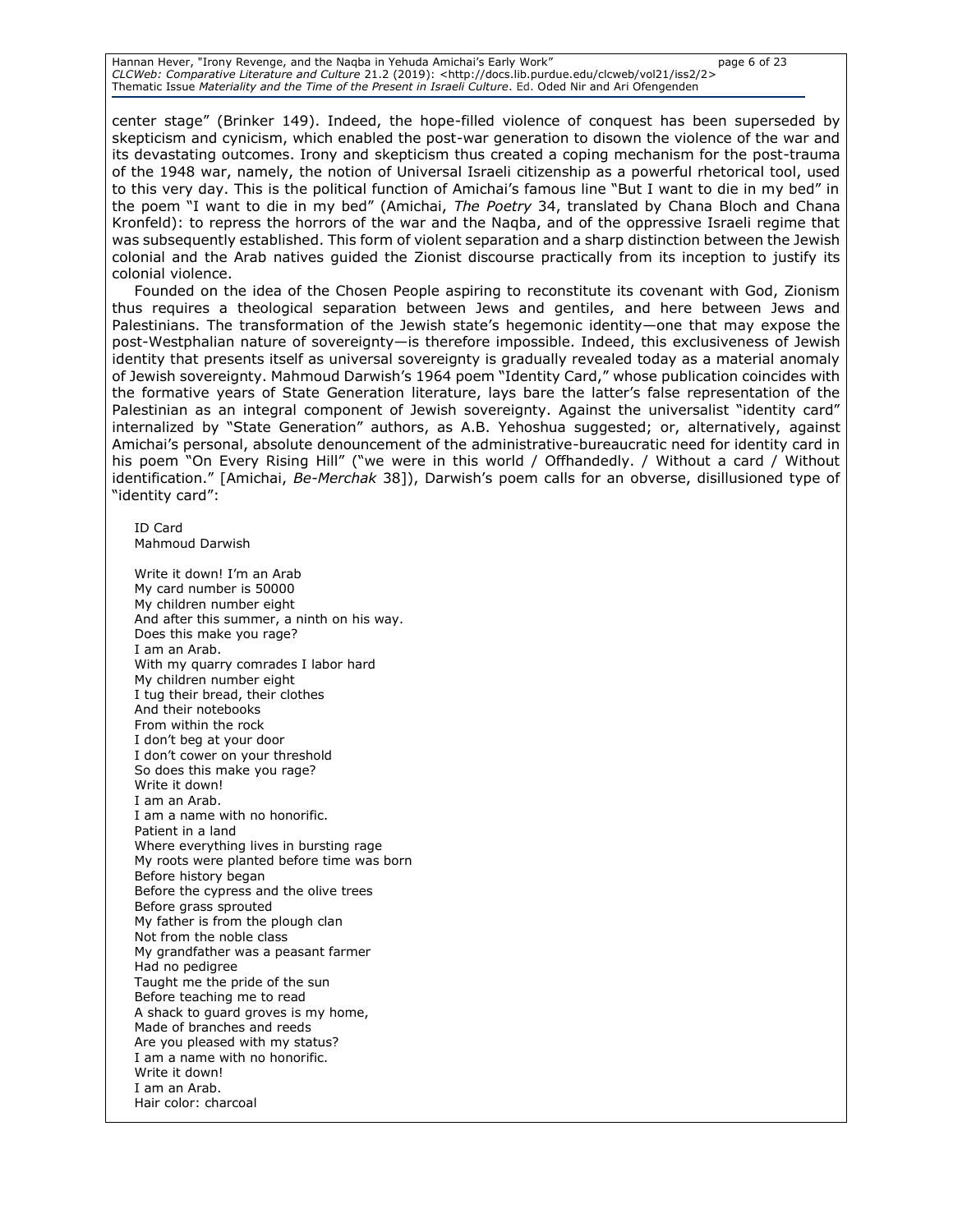Hannan Hever, "Irony Revenge, and the Naqba in Yehuda Amichai's Early Work" page 7 of 23 *CLCWeb: Comparative Literature and Culture* 21.2 (2019): <http://docs.lib.purdue.edu/clcweb/vol21/iss2/2> Thematic Issue *Materiality and the Time of the Present in Israeli Culture*. Ed. Oded Nir and Ari Ofengenden

Eye color: brown Attributes: A cord around the quffiyeh on my head My hand as hard as rock That scratches if you touch it My address: I am from a forgotten abandoned village Its streets nameless All its men in the fields and quarries Does this make you rage? Write it down! I am an Arab. You have stolen my ancestors' groves And the land we cultivated I and all my children Leaving nothing for us and all my grandchildren Except these rocks Will your government take them Like people say? Therefore, Write down on the top of the first page: I do not hate people And I do not steal from anyone But if I starve I will eat my oppressor's flesh Beware, beware of my starving And my rage. 1964. (Translated from Arabic by Salman Masalha and Vivian Eden)

The Speaker in the poem is a Palestinian citizen of Israel, and his defiant standing against the Israeli sovereign's representative relies on his present-absentee status as a resident of Israel in the aftermath of the 1948 war. In the performative moment in which he demands of the sovereign's representative to put "Arab" under "nationality" in his identity card, he renounces his absentee status but, at the same time, risks asserting his presence as an Israeli subject of equal rights.

Unlike Amichai, who declares in his poem "God's Hand in the World" that "My hopes have erected white housing projects / far away from the crowds inside me." (*The Selected* 10), Darwish puts on display his national identity as a Palestinian resident of Israel. In so doing, he makes public, at his own risk, his inherent absence, thereby dismantling Israel's imaginary territorial uniformity homogeneity, in which the Jewish-Israeli sovereign and his subjects delude themselves to believe.

This is, then, the dramatic moment of unveiling the pretense of the Westphalian identity, implied in Yehoshua's conception, of the Jewish-Israeli subject; an identity that can be envisioned only under a state of emergency. That such identity presupposed by A.B. Yehushua, Amichai, and like other "The State Generation" writers who were blind or suppressed to the Israeli state of emergency,  $1$  and have perceived it as a natural given commensurable with the constitution of Israel's borders in 1948. These blindness and suppression have enabled them to justify by default the Israeli sovereign's control over the Palestinian population in Israel under martial law, as well as the denial of the Palestinians' right of return (Shenhav 39). Amichai clearly abides by such justification when he writes, in "A Military Operation" the following lines: "But the border guards of possibility / Permitted us to enter their domain" (*The Poetry* 23, translated by Chana Bloch and Chana Kronfeld); or, elsewhere, in his commendation of repression and "immemory": "My girlfriend forgot her love on the sidewalk / like a bicycle. All night outside, in the dew" (The Selected 10).

The Naqba played a prominent role in the constitution of Israeli nationality in the work of the "Statehood Generation" writers (as in the oft-cited short story by Yehoshua, "Facing the Forests"). By slightly adjusting Ernest Renan's definition of nationality, one may argue that that generation's literary work involves the gesture of forgetting; thus, in Amichai's short story "Dicky's Death," collected in *In This Terrible Wind* (volume's name was translated as "The World is a Room"), the Naqba is already represented through its forgetting by means of an ironic gesture that allows the speaking voice, a combatant soldier in the Negev Brigade involved in the events of the Naqba, to absolve Israeli

 $\overline{a}$  $1$  Amichai chose not to publish a poem which reveals his consciousness to the Israeli State of Emergency: "The People here live inside fulfilled prophecies / Like inside a cloud after the explosion / Which does not disperse" ("Bimlot").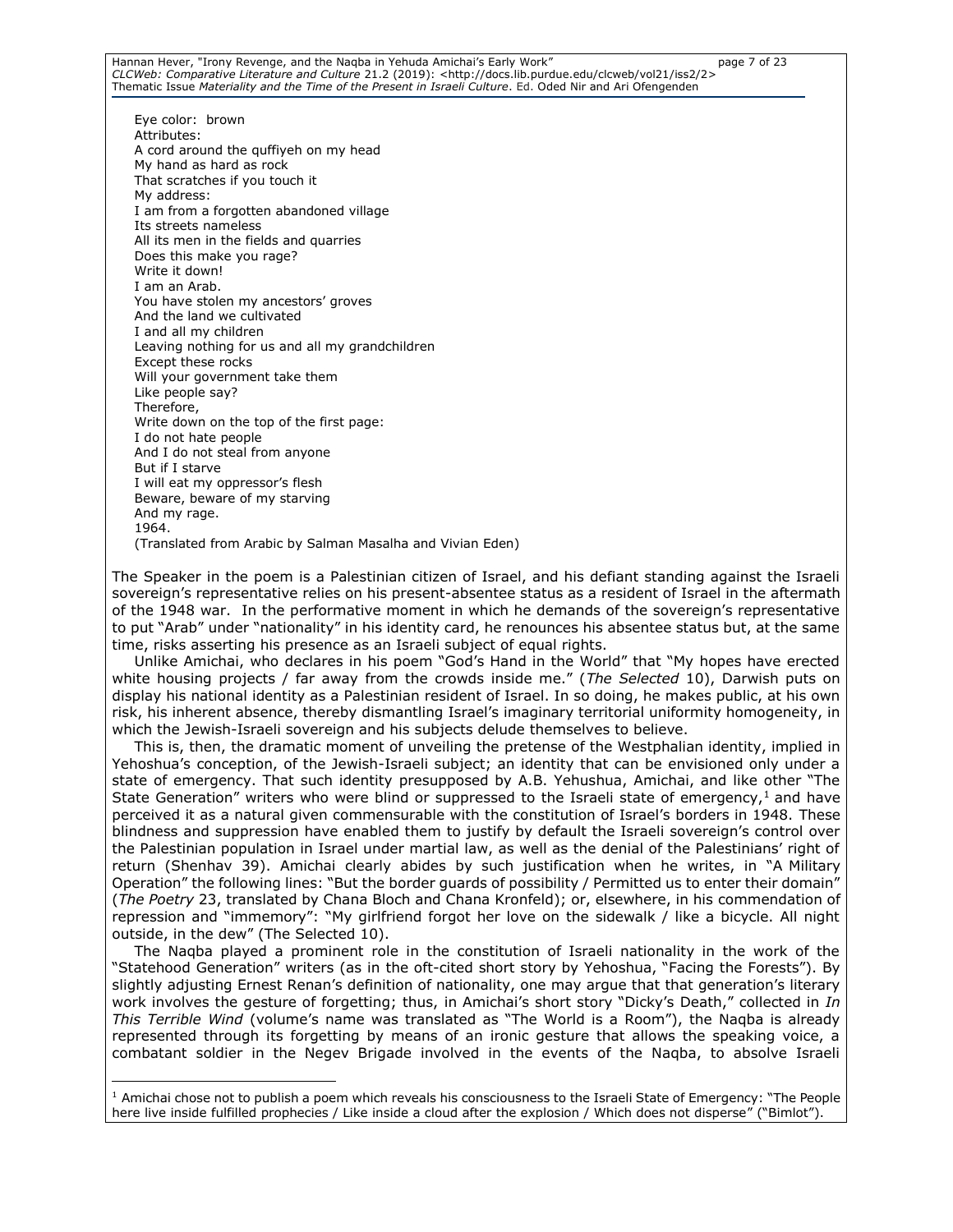Hannan Hever, "Irony Revenge, and the Naqba in Yehuda Amichai's Early Work" page 8 of 23 *CLCWeb: Comparative Literature and Culture* 21.2 (2019): <http://docs.lib.purdue.edu/clcweb/vol21/iss2/2> Thematic Issue *Materiality and the Time of the Present in Israeli Culture*. Ed. Oded Nir and Ari Ofengenden

sovereignty as well as himself of any responsibility for the grim fate of the "stateless" Palestinians: "We didn't know what we were doing. In the morning, we returned to Ruhama. We burned villages, and the girls burned the food" (Amichai, "Dicky's" 114).

The speaker's irony in this sentences has unmistakably an effect of what Roman Jakobson identified as the poetic function, which is the projection of the principle of equivalence from the axis of selection (the paradigmatic relation between burning the village and burning the food) to the axis of combination (the syntagmatic relation that effects the ironic identity of the syntagmatic anf paradigmatic (Jakobson)—in short, the conflation of two historical facts into a single literary utterance of irony. The poetic irony of this text allows Amichai to absolve himself once again, even more intensely, by saying "we didn't know what we were doing."

### [D]

Following Paul de Man (209), I would argue that irony enables Amichai to recount the war both as an *empirical* self, an agent responding to his own trauma by deflecting his gaze away from his battle wounds; and, at the same time, as an *ironic* subject who is aware of the figurative nature of ironic language, and who thereby undermines the ironic effect created by the empirical subject—since the coexistence of both positions dismantles irony from within and hence destabilizes the position of the ironic subject.

In other words, the object of irony is not only what lies outside the subject, but also what lies within a self-irony, one that questions its own ironic stance.

This destabilization impairs the ironic subject's capacity to evaluate, politically, the causes of his trauma. He secures the transcendence of sovereignty beyond the reach of political critique— one that may hold the sovereign accountable for the trauma of the wrongdoer subject. In so doing, Amichai affirms the contradictory, violent, and immoral Israeli sovereignty, which had sent him to the battlefield. A prominent example of Amichai's justification and internalization of the sovereign edict is the irony created in the poem "Government," which, as is evident from the title, is a poem about sovereignty:

The Minister of Interior inside my body In the folds of my flesh, I feel his face hiding. (*Achshav* 17)

Sovereignty is submitted to an ironic gaze, with members of the government placed inside the speaker's own body, and their placement being almost a homonym of their official capacity: "The Minister of Interior (*sar hapnim*) inside (*bifnim*) my body"; "The Minister of External Affairs (*huts*) on the exterior (*bahuts*), having exited out of my eye."<sup>2</sup> However, once things are subjected to the judgment of the sovereign and its ministers, irony all but dissipates: "And I know not who is to blame," The only minister he knows anything about, he continues, is the Minister of Education, and he knows that this minister cannot even see what is right in front of him, using the idiom "under the lamppost" to mark the place, next to the minister's office, where some sparrows chose to build a home for their family (Amichai, *Achshav* 18).

Amichai—whose endorsement by the Israeli administration was evident by him becoming a laureate of the Avraham Shlonsky Award in 1958—was, like other poets of the "State Generation," close to the Zionist leftist literary organs. Moshe Dor, one of the "Likrat" poets, wrote in his memoir how much they were influenced by former generation's poetry of Nathan Alterman and Avtaham Shlonsky. He argues that despite that the first drafts of Nathan Zach's poetry were heavily influenced by Alterman's poetry, the later Zach did not hesitate to charge Alterman's poetry in a very harsh way (Dor 89). Dor insists that most of the *Likrat* poets were enthusiastic readers of Alterman's poetry, while at the same time they also found in the poetry of marginal poets—like David Fogel, Avraham Ben Yitzhak, Early Uri Zevi Greenberg, Yonathan Ratosh and Avot Yeshurun—a counter-poetic stance against the canonic and wellknown tradition of modern Hebrew Poetry.

Dor recounts how he himself used to publish his poetry in *Al-Ha-Mishmar*, the Zionist leftist journal of MAPAM. While their literary circle despised MAPAM's commitment to Stalinist Socialist Realism, Amichai nevertheless published a gaudy eulogy "The Death of Stalin" after Stalin passed away. Dor did not fail to note that he himself published in *Ashmoret*, too, the journal of MAPAI, the Zionist hegemonic

 $\overline{a}$ 2 In Israeli modern Hebrew, the official title *sar haḥuts* is translated as "Minister of Foreign Affairs." Here the translator opted for "Minister of External Affairs" in order to retain the phonetic and semantic affinity between the official title and the minister's "placement" in relation to the speaker's body. Translations of this poem are by Nir Kedem.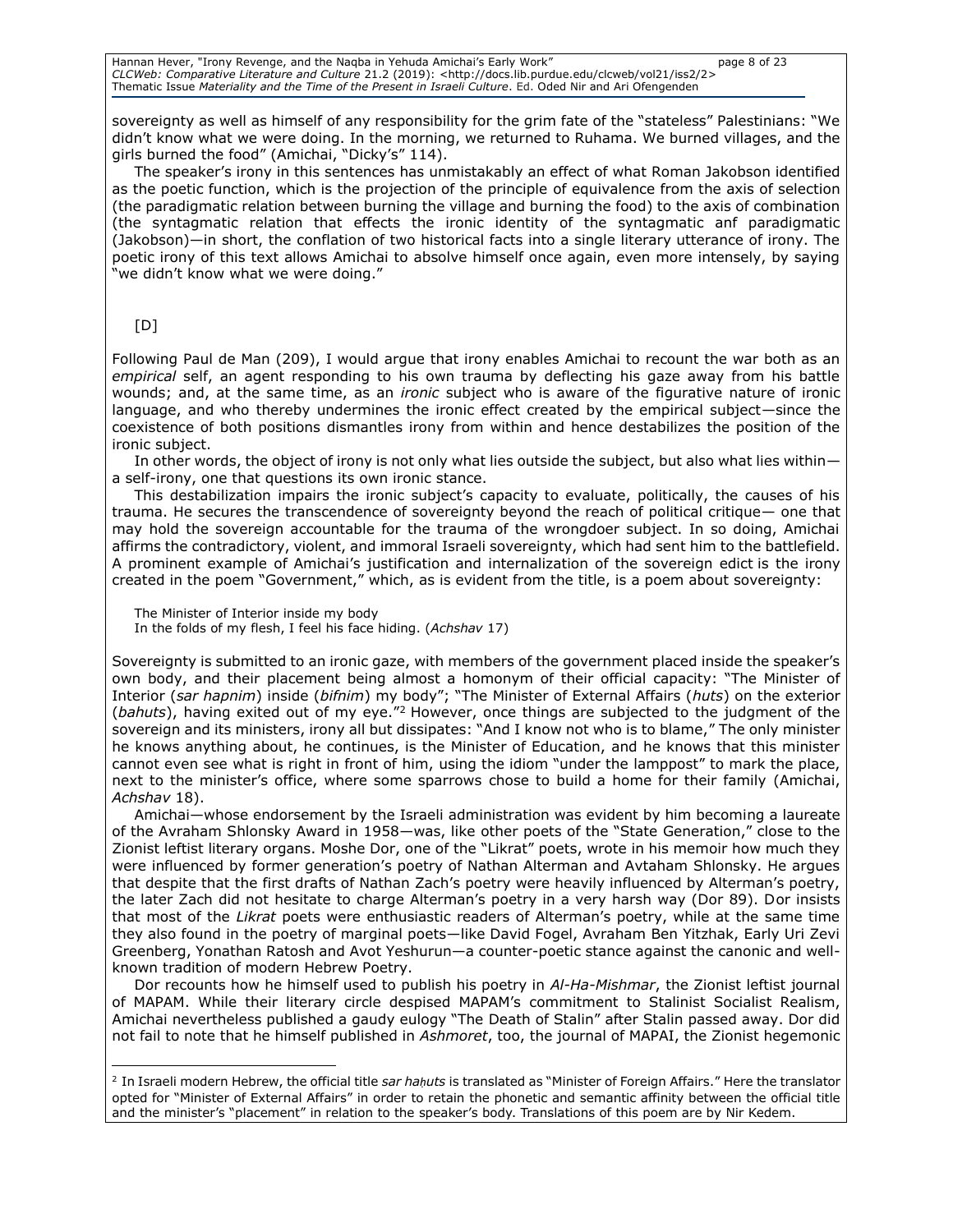Hannan Hever, "Irony Revenge, and the Naqba in Yehuda Amichai's Early Work" page 9 of 23 *CLCWeb: Comparative Literature and Culture* 21.2 (2019): <http://docs.lib.purdue.edu/clcweb/vol21/iss2/2> Thematic Issue *Materiality and the Time of the Present in Israeli Culture*. Ed. Oded Nir and Ari Ofengenden

party of the period (Dor 90). The very important anthology *Shirat Russia* (Russian Poetry) that was a source of inspiration for the "Likrat" group, but they later expressed their reservations about it when Shlonsky, who co-edited the anthology with the poet Lea Goldberg, made known his sympathy for the Soviet regime.

Although according to Dor there was a European German poetic common ground for Benjamin Heroshuvski (later Harshav), Nathan Zach and Yehuda Amichai, regarding their political affiliation, Harshav himself put it bluntly when he wrote that

"let us not be mistaken; as an individual, Amichai was not anti-Zionist and did not oppose the Zionist idea and its realization. He was sergeant first class in the Jerusalem Brigade (the Sixteenth Brigade), and enjoyed being a part of the state's cultural institution. […] Indeed, internalizing the structure of Israeli sovereignty Amichai had searched for a political home that he later made in MAPAM, the United Workers Party, which had been the chosen political home for many of Israel's writers and intellectuals at the time. So deep was his sense of partisan belonging, that after Stalin's death Amichai published a eulogy in his memory" (Harshav, "Hirhurim" 129).

All this helps explain why the poem "God has Pity" removes Israeli sovereignty from the domain of political critique. Amichai divests the soldiers of everything but "the last rare coins of compassion / that Mother handed down to us." The intimate, protective relationship between the mother and her children, the soldiers, stands in glaring ironic contrast to the forsaking sovereign who was supposed to protect the soldiers he had sent to battle. The fact that Mother's rare coins of compassion are her last, however, detaches the feeling of pity on the soldiers from any progressive, collective narrative whose function may be to end the national need for war, as well as the readiness to sacrifice his life in the service the Israeli sovereign.

The finitude of motherly protection suggests that even after the war had ended the state of emergency remains in effect, thereby supposedly reconciling Israel's undemocratic constitutive contradiction, and enabling both the constitution of martial law and the prolongation of the Naqba by means of the refusal, in principle, of the Palestinian right of return.

This is perceived through the eyes of the ironic subject who makes himself, as we have shown following Paul De Man, the victim of the ironic gaze he himself as he victimizes the object of his ironic gaze. Here, irony is therefore not a call for action or resistance but a self-destructive irony, which renders the subject effecting it a dodger, properly speaking. In other words, Amichai's is not a genuine ironic subject who utilizes the sense of absurdity effected by irony to assert his (and the sovereign's) accountability for his victim, but rather a self-ironizing subject, whose irony serves to dodge responsibility rather than as a means to resist the sovereign, as is clearly demonstrated in the poem "Lullaby 1957": "The others went off far away, to conquer. / The others always widen the horizon, / And ours is narrow, from hand to head." (*A Life* 30). Likewise, evading political responsibility is manifest, too, in the poem "I Need to Cry," which opens with the following lines: "I need to cry / because people have opinions / and opinions have teeth / and I do not know." (*A Life* 13). A stance that expresses reluctance to criticize and resist sovereignty is also manifest in the poem "And That Is Your Glory, Phrase from the liturgy of the Day's of Awe," which alludes to the anti-monarchic The Parable of Yotam: "Even the trees went out once to choose a king. […] Ungird my T-shirt, love; this was my final bout. / I fought all the knights, until the electricity gave out. / And that is my glory." (Amichai, *The Selected* 11). The issue of evading the responsibility of the sovereign comes up in the poem "Not Like a Cypress": "And not like the single man, / like Saul, whom the multitude found / and made king. / But like the rain in many places" (*The Selected* 12) or in the poem "King Saul and I": "Dead prophets turned time-wheels / When he went out searching for asses / Which I, now, have found. / But I don't know how to handle them. / They kick me." (*The Poetry* 67). Another example for this personal avoidance that leads the speaker into his internal world, away from all concerns of responsibility, for military action, but also from the obligations of familial relations, can be found in the poem "I Sit by the Window ": As he is watching soldiers rushing, the speaker expresses his desire to maintain his position sitting "between two chairs", "to live between my surname and my name / and do not belong to one of them" (*Be-Merchak* 18-9).

Employing the affirmative irony of a responsibility dodger, Amichai confirms in another poem, "I waited for My Girl and Her Steps Were Not There," the perpetuity of the state of emergency when he writes "Soldiers are always training for some war" (*Achshav* 9). Affirmed by these poems is Amichai's view of war as a continuous state, as if such state exists independently of the sovereign's law that enable it to perpetuate by declaring a continuous state of emergency. Nili Scharf Gold writes that Amichai chose not to publish the personal poetry wrote in 1947 since by publishing these poems he could endanger his persona as a national poet. Her interpretation of the transformation of his personal letters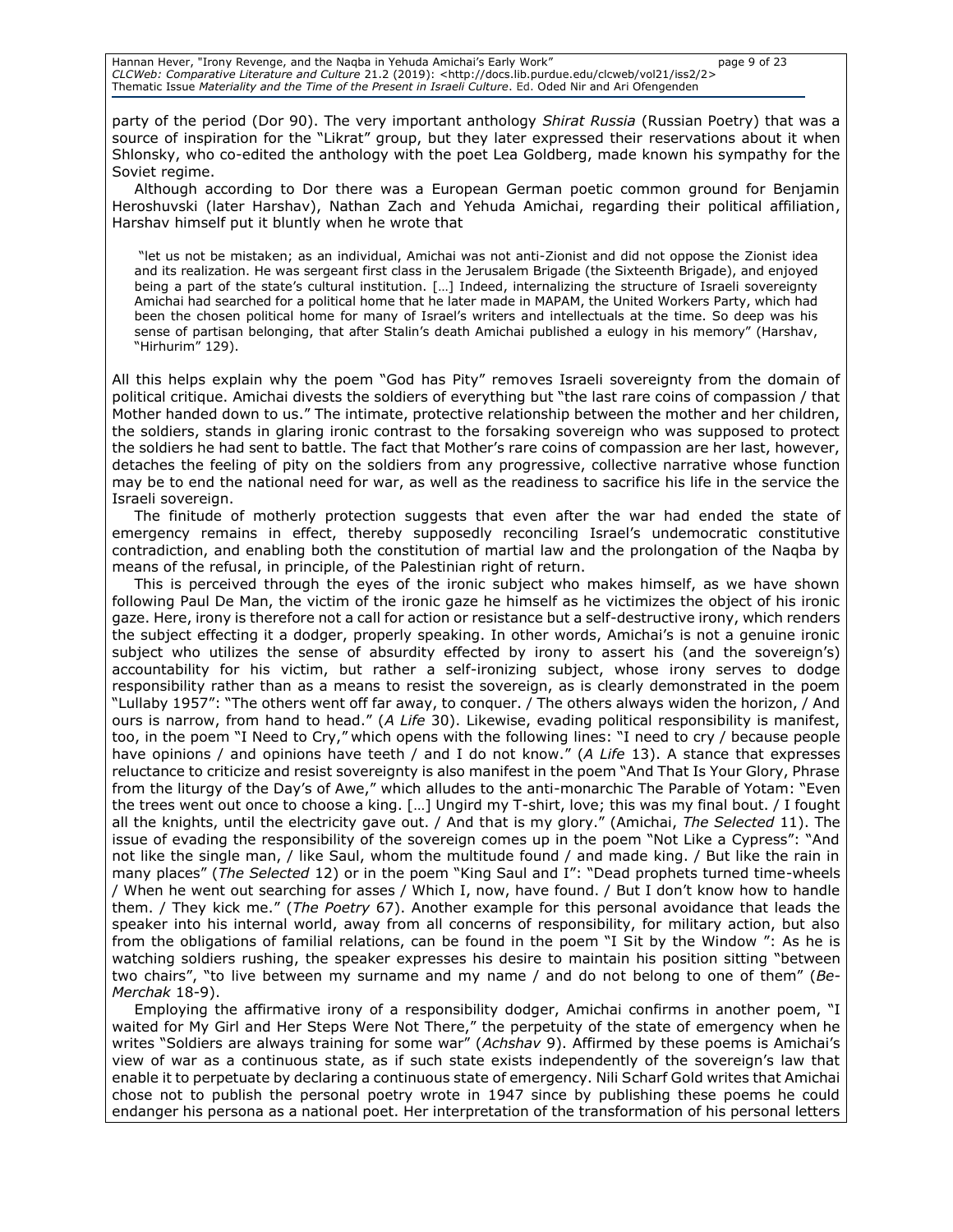Hannan Hever, "Irony Revenge, and the Naqba in Yehuda Amichai's Early Work" page 10 of 23 *CLCWeb: Comparative Literature and Culture* 21.2 (2019): <http://docs.lib.purdue.edu/clcweb/vol21/iss2/2> Thematic Issue *Materiality and the Time of the Present in Israeli Culture*. Ed. Oded Nir and Ari Ofengenden

of 1947 to their intertext, the cycle "We Loved Here," which he published in 1958 (Scharf-Gold 242), is a clear proof how he has created then in his poetry the endless Israeli state of emergency. In the twentieth sonnet in the cycle, the persistence of the state of emergency is emphasized: "Beyond the mountains the troops were waiting, / not discharged from their wars / and never returning to their homes." (Amichai, *Achshav* 78). Those who refuse to recognize the state of emergency as natural and obvious, and refuse to serve at the pleasure of the sovereign, as in Amichai's poetry, are labeled "exceptional subjects"—defeated enemies from within whose existence is thus denied. Irony is that which makes possible the denial of the exception that could sabotage the possibility of normalization. Irony's withdrawal from material reality allows it to normalize the actions of the sovereign, and, at the same time, to constitute a literary utterance that imagines the state of emergency as natural and selfevident. Such is the case in the poem "We Did Not Wait," which at first seems a revolutionary-socialist poem: "the factory's smoke / knew first that the world has been cheated." (*Be-Merchak* 9). But right after But right after it admits to already know the miseries of a world that will not rise against war and starvation but is nevertheless open to hope, which can be the revolution's aim or its modus operandi. Amichai concludes the poem with "the turbine-ridden air" that "descended quietly on all the tired / and it suffered like them and it loved." By shifting the focus to love, Amichai thus effaces any and all revolutionary dimensions the poem seemed to evoke.

Amichai often focuses on the moment of transition from a sovereignty of an unexceptional state of affairs, to that of the state of emergency. Thus, for example, he writes in "Two Poems About the First Battles": "The first battles brought out / terrible flowers of love" And later: "On the way to the front we slept in a kindergarten, / I placed a wooly teddy bear under my head, / tops and dolls and trumpets descended onto my tired face --- / […] and so, too, in my eyes under my eyelids" (*The Poetry* 9, translated by Leon Wieseltier). And in the first poem in the sonnets cycle "Here We Loved" Amichai writes of his father who "Spent four years in their war, / did not hate his enemy nor did he love them, / But I know that already there / he built me day after day from his quietnesses / so few, which he gathered / between bombs and between smoke." Amichai here describes his father as a person for whom the war is not about conflict or enmity, but rather a phase of maturation, evolving toward the birth of a new generation in an age of peace. And indeed, regarding his son's future, Amichai wrote "He collected many dead for me, / so that I'll know them through his eyes and love them // and will not die like them in horror..." But the father's efforts have been in vain. Amichai sees the moment of transition from peace to war as inevitable, and, consequently, it is pointless to probe into its political causes and justifications: "He filled his eyes with them and was wrong: / to all my wars I go" (*Achshav* 59).

 This self-sabotaging irony distances the speaker from himself as much as from the material, violent reality of life in Israel, thereby normalizing the current state of affairs and denying its violent nature. Citing Nathan Zach, who said of "Statehood Generation" Literature, "it is a worldless literature," Nissim Kalderon has this self-sabotaging irony in mind when he takes Zach's words to mean a literature not relating directly "to a familiar landscape of social reality, given in particular historical, cultural, and geographical time and place" (Kalderon 55). The same is true of irony in Zach's poetry, whose speaker is firmly entrenched in the position of "I don't know," which established the beginning of a place for a generation of intellectuals in Israel, but which also led them to shy away from taking a stand," which is to say, the opposite of what "Zach had expected intellectuals to do: to give an account—to account for themselves, their past, and everything around them" (Kalderon 35, 62).

This reluctance is what made possible the denial of the horrors of the 1948 war: "We measured ours, so very little - - - / and we were content, not like conquerors, / who gallop till the end of all gas, / we walked in loving dearly, clandestinely" (Amichai, *Achshav* 68). This way of imagining things had indeed demanded of the sovereign's citizens and the intellectuals under his aegis a moral account for violence perpetrated in their name, but such demand was superseded by the imagining of the Israeli sovereign as a universal, Westphalian sovereign. Dismantling the façade of Westphalian sovereignty requires, according to Shenhav, "uncovering the violent mechanisms founded on the law; the very same which, reversing Clausewitz's famous maxim, Foucault described as 'the continuation of war by other means'" (Shenhav 26).

Here it is worth mentioning that the formative years of the "State Generation's" literature coincides with Eichmann trial. Indeed, the State Attorney Gideon Hausner's opening remarks crucially undermine the Westphalian nature of Israeli sovereignty. When Hausner announced that he is the representative of the six million that were killed in the Holocaust, he effectively confers on his words a historical import, particularly his own import as the one speaking on behalf of the murdered. But at the same time, as he sought to establish his moral authority to his prosecution speech against Eichmann, a moral authority founded on his self-presentation as the representative of the Jewish people—both dead and living—he was also undermining his claim to be that representative of the Israeli sovereign. For, the Jewish people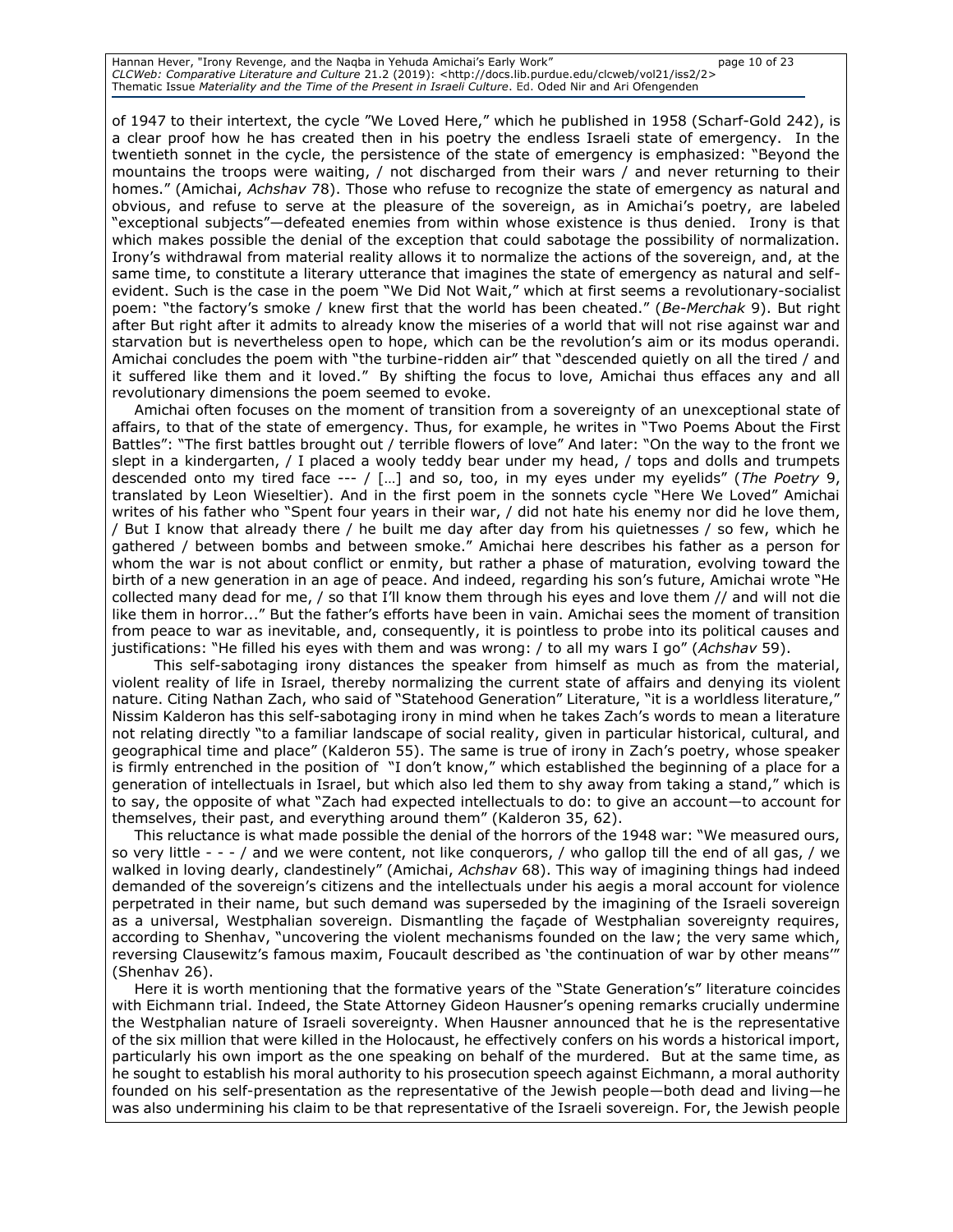Hannan Hever, "Irony Revenge, and the Naqba in Yehuda Amichai's Early Work" page 11 of 23 *CLCWeb: Comparative Literature and Culture* 21.2 (2019): <http://docs.lib.purdue.edu/clcweb/vol21/iss2/2> Thematic Issue *Materiality and the Time of the Present in Israeli Culture*. Ed. Oded Nir and Ari Ofengenden

killed in the holocaust had no sovereign, and of course was never under the sovereignty of the state of Israel. It is for this reason that Hausner, in his role as prosecutor, cannot speak in the name of the murdered as the state's representative.

Amichai proceeds essentially follows Hausner's way about the subject. He, too, imagines a Westphalian sovereignty, while materially it is but a post-Westphalian one. Celebrating his poetry's break from the dictums of the sovereign, Amichai nonetheless retains the façade of universal sovereignty by its mediation through the personal utterance. Although it seems that "On the outside, I am smooth and quiet and brown. / and the world loves me.," the conflict with the outside world is in fact strictly superficial, for "... my hair is sad as reeds in a drying swamp $-$  / All the rare birds with beautiful plumage / Flee from me" (Amichai, *Achshav* 4, translated by Benjamin and Barbara Harshav).

That he himself is the source of what takes place on the surface enables the speaker to become indistinguishable from others walking on the surface, and thereby to maintain the poem's concealment of the violence-producing mechanisms at play: Many are those who walk in one direction:

If only they knew, only a few know that. I came from within myself as from the bosom of the earthe, warm, vigorous, burning and spilling amongst everyone in the wide world. (Amichai, *Achshav* 8)

This result in the denial of the violence inflicted by the post-Westphalian sovereign, the very one who prohibits illegitimate acts of violence, namely, acts of revenge. However, since such violence is directed against "stateless" refugees (Arendt 269-90)—namely, Palestinians driven off their lands by denying them the protection of the sovereign law—it effectively becomes an act of revenge. The ironic representation of violence against Palestinians thus becomes the figurative basis for marking the events of the Naqba as a military, real rather than imaginary act of revenge. Keeping up the appearances of normalcy involves such cruelness, to the extent that the speaker in the cycle "[name of cycle]" wishes to spare his mother the sight of the war's aftermath, which he sees as an act of revenge.

To this end, the speaker retells the biblical story of Ishmael and Hagar, and identifies his mother with Hagar, who became the target of Sarah's vengeance for her intimate relations with Abraham:

She put me, as Hagar did Ismael, under the bushes.

So that she won't see me dying, in war (Amichai, *Be-Merchak* 43-44)

The speaker's endangerment in war is made equivalent to Hagar's risking of her son's life, when she is forced to leave him under a bush. That the act of revenge does not in the end take place turns revenge itself into a natural, self-evident, fact within the framework of a normalized citizenship that neutralizes its naming as vengeful, much like in the legal motto that appears in all rental contracts, "collectively and individually," which is the title of Amichai's well-known poem "The Two of Us Together and Each of Us Alone" (*The Poetry* 5, translation Chana Bloch and Chana Kronfeld). The poem places its speaker beyond any military or violent conflict: "The fighters are waiting behind the hills. / Compassion is what we dearly need. / The two of us together and each of us alone. // The moon is sawing the clouds in half. / Come, let's step forth for a lovers' duel. / Just the two of us at love before the warring camps. / It still may be possible to change it all. / The two of us together and each of us alone." In other words: just like the Hebrew rhyming of "fighters" [lohamim] and "compassion" [rahamim]: [in Hebrew: Mehachorey ha-har hiku ha-lohamim / Kama zekukim anu le-rahamim], so does the pairing of the lovers' unity and separation create a transcendence of the military conflict, and clarifies that Amichai, just like A. B. Yehoshua, imagines the state of emergency as normally and naturally rooted in Israeli reality, and seemingly as a state of peace that exists under Westphalian law, turning the materiality of the violence of Israeli war into a post-Westphalian act.

Just like the title of the book, which rejects any utopian aspirations, "Now and in Other Days," the conclusion of the poem also highlights the static character of the state of emergency in which the fighters are waiting, making any progression or redemptive future impossible: "Take me in. / For us there's no angel who will come to redeem. / For we are together. Each of us alone." Such stasis clings on to the present experienced as dangerous, for fear that the state of emergency will result in a change for the worse. The same applies to the poem "The Opening of the Road Barked" (*The Poetry* 36) and "Your Life and Death, Father," which opens with the following lines: "Let us drink, father, / To the flowers, to the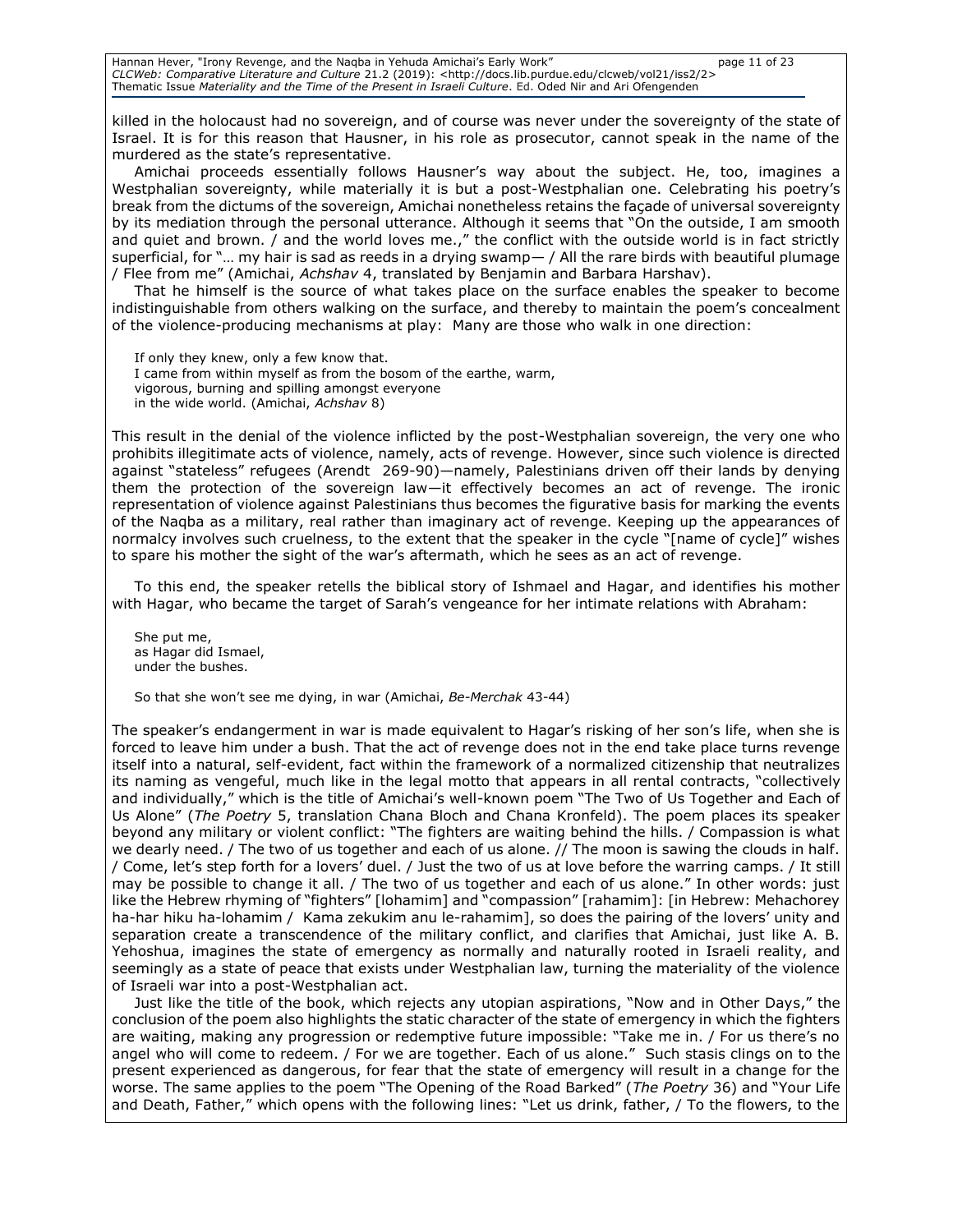Hannan Hever, "Irony Revenge, and the Naqba in Yehuda Amichai's Early Work" page 12 of 23 *CLCWeb: Comparative Literature and Culture* 21.2 (2019): <http://docs.lib.purdue.edu/clcweb/vol21/iss2/2> Thematic Issue *Materiality and the Time of the Present in Israeli Culture*. Ed. Oded Nir and Ari Ofengenden

ideas, / I who was your hope / Now am hoped no more" (*A Life* 16, translated by Benjamin and Barbara Harshav). In the cycle "Six Poems for Tamar" Amichai returns time and again to the stasis that binds the love protecting the speaker to the state of emergency: "I'll wake up early and bribe the coming day / to be kind to us." "Every day of our life together/ Ecclesiastes cancels a line of his book." This is especially evident in the lines: "Like the taste of blood in the mouth, / spring was upon us - suddenly." (*The Poetry* 12-3, translated by Stephens Mitchell).

For the Israeli sovereign to be able to deny the legitimacy of revenge, it must first deny that Israel is presently under a state of emergency. Nissim Kalderon offers insight into the "State Generation's" turning a blind eye to the state of emergency and repressing its existence, despite that it had been well in place during 1950s and 1960s Israel. According to Kalderon, the contemporary authors' distance from reality had made then "a very strong literature evolve, vital for its writers and readers". Such literature depended on "Zach's separation of the inside the poem and its outside, first and foremost through the abstraction of time and place." Kalderon demonstrates his position by Zach's poem "My Chocolate Rooster": "we got this far through a society, within which we haven't found our place. / through debts we could not have lived" (Kalderon, 17, 20). The debts and the placelessness are here that expression of the impossibility of living in tandem with the moral demands of the Israeli state of emergency.

This Westphalian imagination is, without a doubt, the reason for the outright denouncement of revenge by the "State Generation" writers, for the realization of revenge entails the transgression of sovereign law. For these writers, its internalization as a universal law makes revenge an illegitimate political act—occasionally by utilizing the avenging figure of Samson that so often recurs in Amichai's poetry. Amichai even takes the critique of revenge one step further, when the speaker in "I Want to Die in My Bed" describes his transformation from the Samson-like biblical figure into "heroic" soldier, bereft of any will to fight a war utterly alien to him, and who obeys the sovereign rule that prohibits vengeance: "Samson's a hero, thanks to his long black hair. / I had to be taught to bend the bow, to dare, / They made me a hero-on-call, they sheared my head. / I want to die in my bed." (*The Poetry* 34, translated by Chana Bloch and Chana Kronfeld). In "Ballad of the Washed Hair," Amichai again takes up Samson's weakness when he writes "A girl who has washed her hair / asks the hard world, as if it were Samson, / where is it weak, what is its secret." (*The Selected* 20-21, translated by Chana Bloch and Stephen Mitchell). In "Songs to Rosh Hashana" the speaker compares Samson to "Jesus who stretched out his hands, hanging on a board, / is like Samson, who also stood stretching his hands between the columns." Such comparison nevertheless turns out to be misguided: "Only us, after some time, / will see there's a difference" (*Be-Merchak* 43). Samson is an avenger powerless to change neither his past nor his future. Conversely, Jesus's messianism invites a new reading of all the events leading up to his crucifixion, and, to be sure, implies the possibility of his resurrection (*Be-Merchak* 44)). Perhaps this is what Amichai had in mind when he titled his book "Two Hopes Away,"—with the one exacting revenge, thereby fulfilling hope for something unattainable and futile, and the other amounts to the hope of the dodger excluding himself from the collective, thereby refraining from enacting refusal, resistance, or revenge. But in "The Right Angles: Hebrew Quatrains, no. 43" (*A Life* 44, translated by Benjamin and Barbara Harshav), Amichai makes clear what the title means:

Two hopes away from the battlefield, I had a vision of peace. My tired head must go, my feet dream a dream, do not cease. The scorched man said: I'm the bush that burned with no trace. You may. Leave your shoes on your feet. This is the place.

This burned man is the one who gave his body and life for the realization of peaceful life. Unlike the biblical story of Moses, it is not the bush but the man who was burned and consumed. The burned man tells the speaker in the poem that striving for peace takes a heavy toll, but it will eventually deliver him to safety. The sovereign in the poem is not God, as in Moses's case, but rather the burned dead, who annuls the religious ritual and brings the speaker to "the place," that is, to God as yet another sovereign. The burned soldier—who is this other God—is the sovereign responding to the two hopes, the distance between which and the battle enables the speaker to envision a possibility for peace that will end the fighting. The first hope is that of the exhausted soldier, whose involvement in the battle compels him to keep walking. The second hope is that of the one floating above the ground, for he is suffused with a utopian sensation of peace that he believes his legs to be dreaming.

It seems that the crucial question here concerns the relation between these two hopes—the exhausted, meandering one on the one hand, and the one hovering above in hope for peace, on the other hand. How such hope-ful exhaustion leads to a hope for peace? One possible answer is that the burned man, who abolishes any theological dimension that has to do with war, is what links the two. In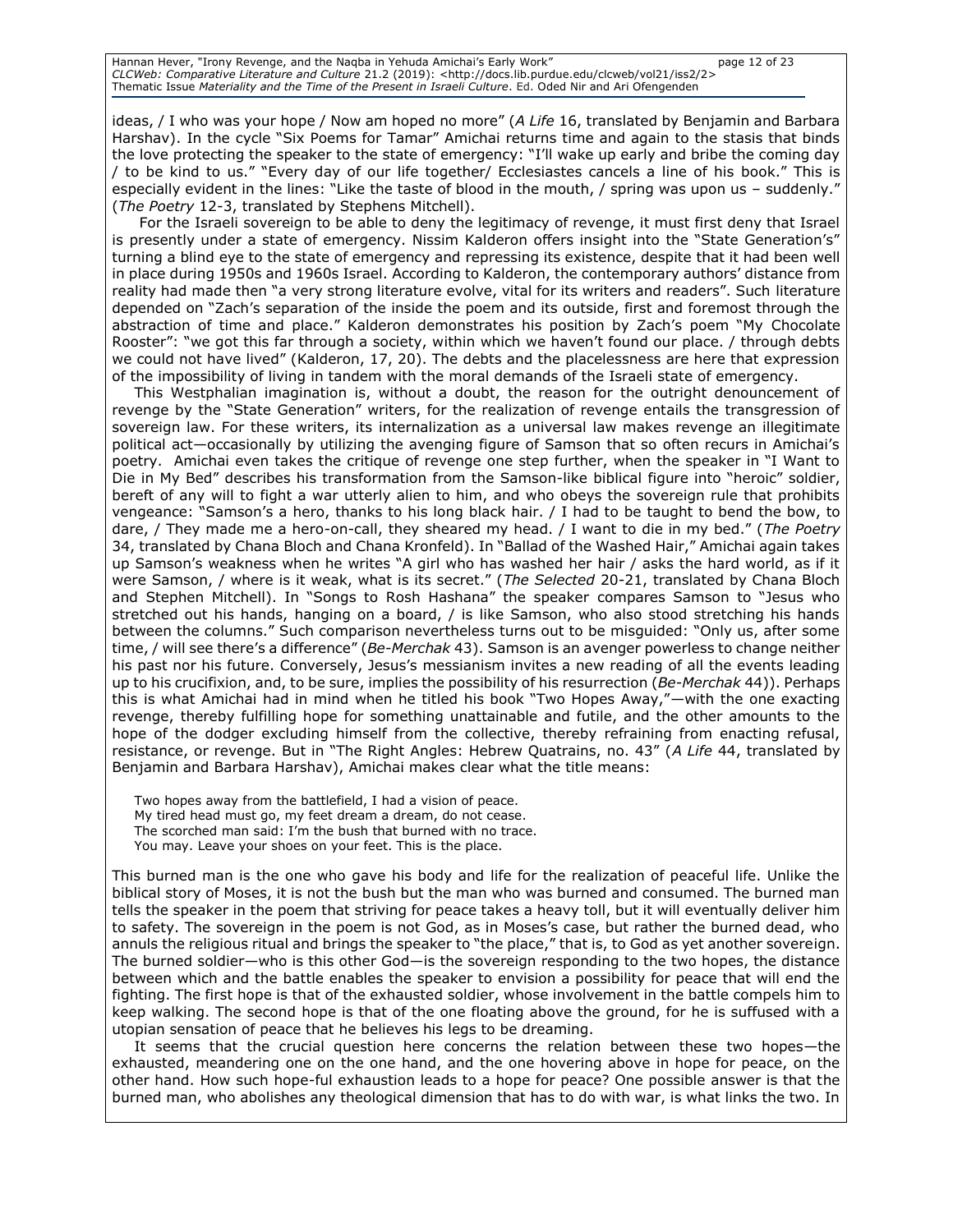Hannan Hever, "Irony Revenge, and the Naqba in Yehuda Amichai's Early Work" page 13 of 23 *CLCWeb: Comparative Literature and Culture* 21.2 (2019): <http://docs.lib.purdue.edu/clcweb/vol21/iss2/2> Thematic Issue *Materiality and the Time of the Present in Israeli Culture*. Ed. Oded Nir and Ari Ofengenden

place of a theological goal foreseen by the Bible he presents a new kind of linkage, one founded on a different sovereignty that has nothing to do with the regulation of the violence of sovereign law. It therefore exempts the speaker from any and all negotiations over the limits of violence, including that of revenge.

#### [E]

This is exactly the course of action taken by Amos Oz, one of the prominent figures of the "State Generation" writers. In his essay "The State as 'Reprisal Operation,'" published in 1962, he charges Uri Zvi Greenberg's poetry, arguing that it is written out of a strong sense of a state of emergency, which according to Oz ignores what he sees as the normality of the Israeli condition.

According to Oz, it is precisely a generation that had formed in a pathetic period, as in close to the establishment of the Israel, that "naturally tends to barricade itself behind apathy and suspicion against all manner of furious admonitions and sermonizing denunciations." This apt articulation of Statehood Generation's oppositional stance against the pathos of their literary predecessors, brings Oz to the literary-historiographical conclusion that "this sentiment is one of the reasons for the disappearance of the scolders' endurance, a position once so typical to new Hebrew literature in its early days, which had slowly diminished in the Revival Generation and ensuing generations."

However, despite Oz's appreciation of Uri Zvi Greenberg's poetry as one whose pathos breaks through the Israeli incredulity toward the state of emergency, he nonetheless rejects it in toto, on behalf of "the recoil and revulsion experienced by any person that holds humanistic values when confronted with the value-system on whose behalf Greenberg takes the admonisher's podium" ("The State" 64). To reconcile what seems like a contradiction Oz poses an aesthetic supposition, which actually disguises a political one, and which characterizes the writers and critics of the "State Generation," as well as astutely distinguishes the artistic grandeur of the work from its political stance (Kalderon 10).

But Oz, who worries that Greenberg's political positions subsist beneath the surface of the Israeli discourse, vehemently attacks Greenberg's support of Israel's reprisal operations, and even concludes generally that Greenberg's poetry treats the state of Israel itself as "the Jewish people's grand 'reprisal operation' against its historical fate throughout the generations in exile."

 Oz ties Greenberg's anti-diasporic stance to Jewish self-hatred, from which he surmises that Greenberg demands from the Israeli sovereignty's present a dramatic transfiguration of the behavior of the new Jew, which according to Oz "is founded on satisfaction of revenge, and a turn to the past." But Oz himself—who insists that a thin line separates "the understandable, human sensation of delight of any Jew confronted by the symbols of independence, the flag, a military parade, and the twisted, pathological delight incited upon hearing a description such as 'the Israeli martial law in El Arish'''admits, in fact, to Zionism's potential to move easily from a moderate use of symbols of sovereignty, toward the establishment of Israeli sovereignty on the desire for vengeance. Just like his contemporaries, Oz represses the Israeli state of emergency, and therefore he utterly rejects Greenberg's demand to form a national emergency government. But Oz, whose denunciation of vengeance originates from on a call for a moderate relation to the Jewish past, argues, at the same breath, that the Jewish world "ceased to die." Oz's rejection of the desire for vengeance is therefore founded upon a Zionist sovereignty that has severed itself from the nonexistent hence non-sovereign Jewish past, and that rejects the Zionist maxim, "to be a people among peoples." In other words, Oz's resistance to be "a people among peoples" in the violent sense, is at the same time a denial of the Jewish state of emergency, which enables him and other writers of the "State Generation" to imagine in their writing a Westphalian Jewish sovereign that delegitimize the violence of revenge. But, as argued above, the material situation is altogether different. Greenberg's tempestuous poetry is indeed revolting, but as far as Oz is concerned, it has a kernel of truth, which is the state of emergency over which the Israeli sovereign presides.

The understanding that Zionism is a project of vengeance is overwhelmingly supported by the views of Jewish settlers in the occupied territories settlers, who tend to favor the land over the state. As Hanan Porat put it, "the idea that sovereignty is a condition for settlement is wrong" (qtd. in Shenhav 45). In other words, the settlers' notion of Zionism allows them to act outside Israeli sovereignty, so that their violence towards the Palestinians requires no legitimation from the Israeli sovereign, which considers it a vengeful one.

 It seems that it is therefore possible to define the 1948 war and the Naqba as acts of Jewish revenge directed at the Palestinians. Shenhav considers the material violence of the Westphalian sovereign an effect of "sovereign chasms" (Shenhav 37), which the sovereign tries to fill or cover,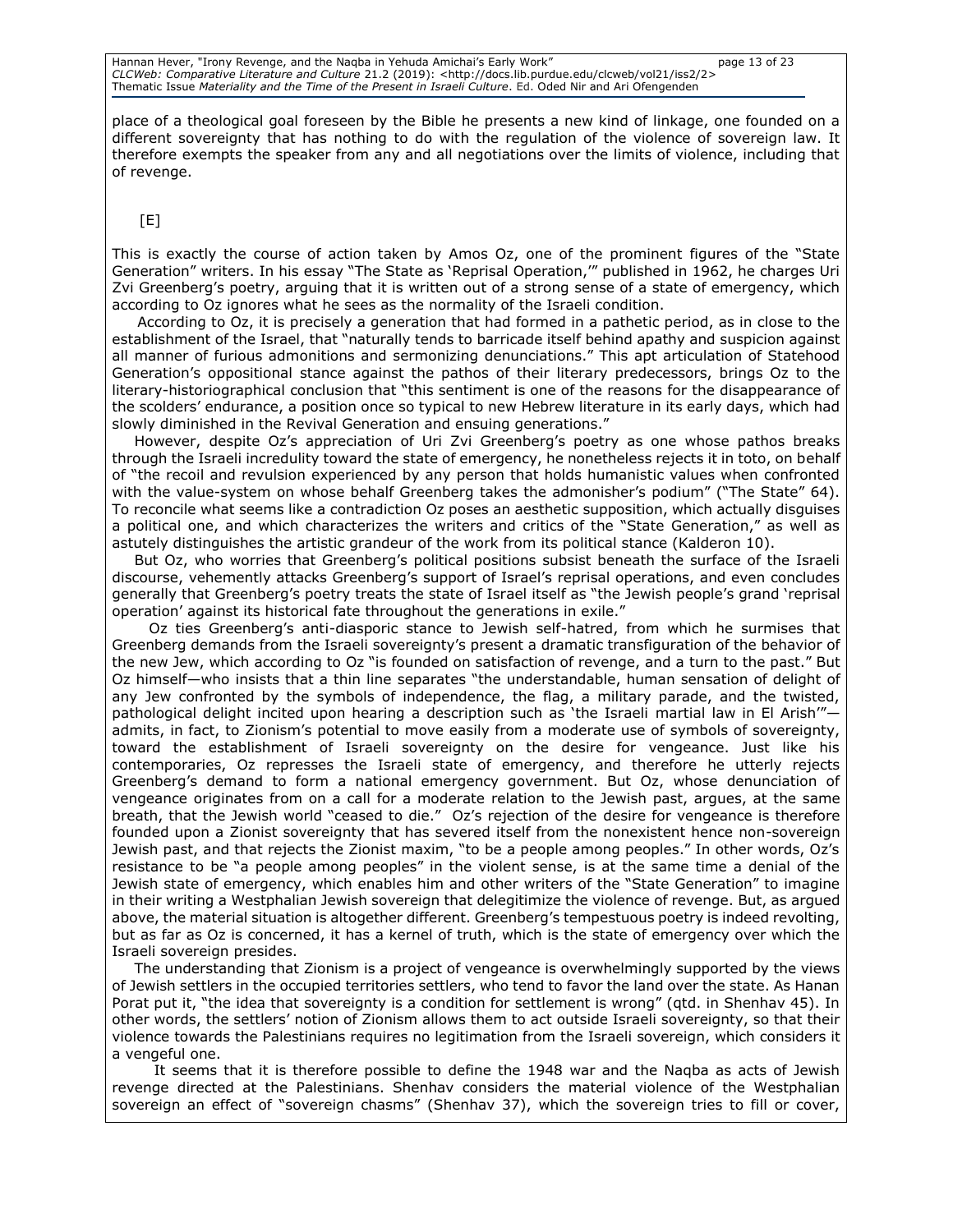Hannan Hever, "Irony Revenge, and the Naqba in Yehuda Amichai's Early Work" page 14 of 23 *CLCWeb: Comparative Literature and Culture* 21.2 (2019): <http://docs.lib.purdue.edu/clcweb/vol21/iss2/2> Thematic Issue *Materiality and the Time of the Present in Israeli Culture*. Ed. Oded Nir and Ari Ofengenden

thereby determining any transgression of his rule as an illegitimate act of revenge. As opposed to a Schmittian and a Westphalian sovereign that is founded on political theology that is itself based on the state of emergency, this "perforated" sovereignty subsumes the transgression of the law within the law itself. It is true that Amichai, as opposed to Yehoshua, problematizes the power of the sovereign in the poem "Good Full of Mercy," by casting God as a forsaking sovereign. The speaker in the poem expresses his disappointment in this sovereign: "Were God not full of mercy / there would be mercy in the world, and not just in Him." (*The Poetry* 99, translated by Robert Alter). But Amichai eventually develops this protest into a position of aporetic embarrassment and abandonment of all protests. He does, in fact, recounts his personal experience in battle when he testifies that "I, who hauled from the hills dead bodies, / can say that the world is empty of mercy.", but he then immediately states that "I who was Salt King by the sea, / who stood indecisive at my window" and presents himself as powerless against the sovereign, who could have explained the meaning or reason of the victims of war: "I, who must solve riddles despite myself, / know that were God not full of mercy, / there would be mercy in the world / and not just in Him."

And indeed, this deceptive spectral existence that haunts the law from within and from without (Shenhav 38), disrupts the linear theological trajectory of the Israeli sovereign. This deception is manifested in the figure of the living-dead, which was very popular in the "Palmach generation's" poetry, which the "State Generation" writers strongly attacked, as in Amir Gilboa's or Amichai's poetry. Yet it is precisely their criticism of the living-dead figure which forcefully testifies to the internalization of sovereignty, for by embracing the finality of death these writers assert the sovereign's prerogative to send soldiers to their deaths. Consequently, they accepted the sovereign's pretense of delegitimizing revenge, which in fact depends on denying that Israel is under a state. Such disregard for the state of emergency is evident in Amichai's poem "I Am Not Ready," which expresses indifference to this state: "For the water are come in even unto the soul and I'll be told / we came to you following all the things that happen, / we came from afar, and now we are here, / whether you are ready or not" (*Be-Merchak* 23). The criticism of the misleading living-dead stance accepted without question Ben Gurion's official political theology, which was internalized by Amichai's poetry (and that of many other poets of the "State Generation"). This internalization of Ben Gurion's messianic narrative of the establishment of Israel is evident in his poem "Nine Months" in the lines: "And he who comes to redeem us / will go back, for we are redeemed" (*Achshav* 50).

The "State Generation" poets' literary alternative to the living-dead figure that dominated the 1948 war poetry was, I argue, which allowed them to dodge a direct confrontation with the literary choice of the 1948 poetry. The ironic gaze that enables evasion often translates to a focus on phases of transition, which nevertheless fails to take responsibility for the represented events. Such is the case in Amichai's "Rain Falls on the Faces of My Friends" (*Achshav* 10), dedicated to Dicky, his commander who died in the battle over Huleikat. The poem invokes the term "*re'i*," [my friend] common to the "palmach poetry" as the Hebrew equivalent of the Red Army's "comrade." The poem does make a sharp distinction between dead and living soldiers, but the fact that it ends with "*'od"* [more] effects the temporal obscurity associated with being "in-between."

### $[F]$

The temporality of Biblical Hebrew's present continuous, conspicuous in many of Amichai's poems, attests to the fact that instead of acknowledging that the state of emergency is an exception requiring a collective endeavor of ongoing rectification and rehabilitation, Amichai opts to conclude his poem with temporality of never-ending with the line "now and in other days"—a line that signifies an eternal present of violence and trauma, whose cause and originator should remain unknown and unquestioned, as much as the question of who is responsible for them and how to end them. Surely, the temporal logic of the book's title, *Now and in Other Days*, is an expression of an impassioned opposition to the urgency entailed in declaring a state of exception, which, as Carl Schmitt argued, constitutes the one who declares it as a sovereign. Amichai, however, submits to the constant, uncontested presence of the state of emergency which seems to lack the dramatic moment of declaration that will constitute the sovereign. In fact, it lacks even the revolutionary moment of the Declaration of Independence which had transformed the "State to Come" into a sovereign state.

I would argue that the permanence of the state of emergency in Amichai is manifest in the deflection of the ironic gaze away from the wound; a deflection, according Gershon Shaked, which is a typical device of "Statehood Generation" writers, for whom the existence of the state is an uncontested fact that makes redundant the urgency of Zionist desire to arrive at the moment of rehabilitation of the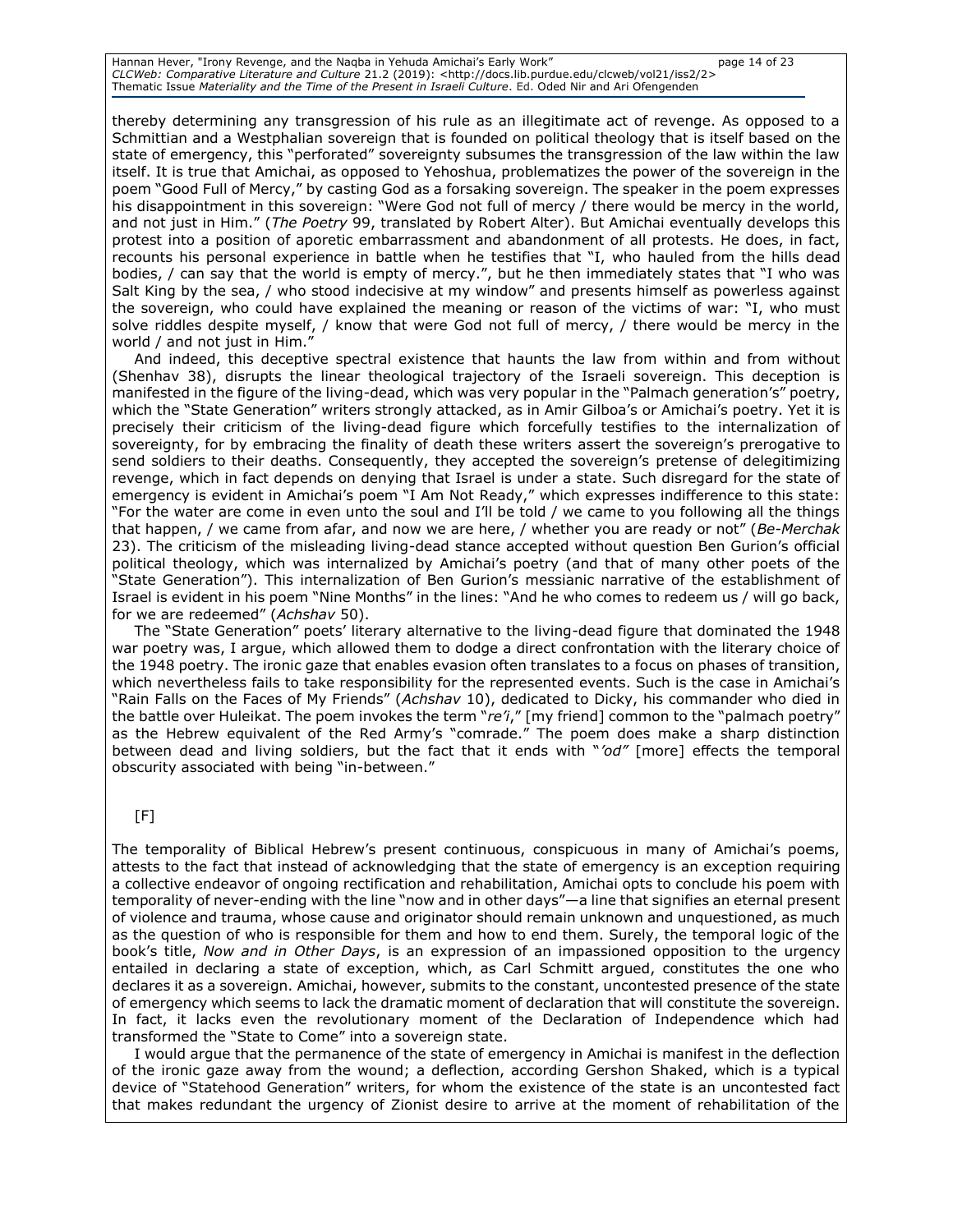Hannan Hever, "Irony Revenge, and the Naqba in Yehuda Amichai's Early Work" page 15 of 23 *CLCWeb: Comparative Literature and Culture* 21.2 (2019): <http://docs.lib.purdue.edu/clcweb/vol21/iss2/2> Thematic Issue *Materiality and the Time of the Present in Israeli Culture*. Ed. Oded Nir and Ari Ofengenden

wounded soldier's fragmented subjectivity. In contrast, Haim Guri, from the former generation, wrote his poem "1923-1958," published during the same period of the flowering of the poetry of "The State" Generation," which opens with the famous line "And I have no time," expresses a collective desire to end the state of emergency as quickly as possible. This is evident where he writes: "My life has passed between newspapers./ Breathless / From running short distances – / For God's sake!" (Guri 259).

Guri here rejoins to the classical Zionist stance, which from its inception—and definitely since the Balfour Declaration—included a collective imaginary of linear time (Kronfeld, *Margins* 287), one which leads the solution of the "Jewish question" in the land of Israel. Zionist collectivity corresponded to a consciousness of those who saw themselves, and in fact still see themselves, as "making history." The constant need for a state of emergency enabled the Zionists to continue acting relentlessly and endlessly. It looks like that unlike Guri's poetry, Amichai's poetry presents itself as free of this Zionist axiom of linear historical progress (Zvik, "Baderech" 95; Kronfeld, *The Full* 287), which commits one to the constant promulgation of the state of emergency. But this is just a superficial impression. This can be deduced from Harshav's statement: "Ämichai was an anti-political political poet, he praised the intensity of the moment, the temporary experience of love 'now, with no certainty about any past or future, the mundane values of just living and living" (*The Polyphony* 178). In other words: If Guri's poetry represents the historical progress of Zionism, Amichai's praising the present can be understood as a suppression or a kind of blindness to the fact that it is written during a political state of emergency. Therefore, Harshav's contradictory definition of Amichais poetry' as "anti-political political poet" can be understood as an anti-political blindness that creates a political act.

This is the reason why we can portray Amichai's poetry as also committed to the never-ending state of constantly "taking action" which is strengthened by the undemocratic contradiction that underlies Israeli sovereignty, which divides the unity of the sovereign and enables him both to oppress the Palestinian citizens and to justify retroactively the violence of the Naqba and its persistence to this very day. For Guri as well for Amichai, ending the state of emergency, therefore, runs against the Israeli sovereign's interest.

As Agamben argued, assuming responsibility could only be realized by means of the sovereign law (21-4); however, since the Israeli sovereign is but an imagined democratic unity, both the sovereign and his soldiers are able to evade legal responsibility for the declared state of emergency. For this reason, Amichai's poetry, founded on its author's internalization of the Israeli sovereign's law as democratic, universal and moral, is unable to legitimize openly a particular revenge, rendering it an illegitimate use of violence of "the one taking the law into one's own hands."

The idea of Jewish vengeance against the gentiles stems directly from the latter's violent "solution" for the "Jewish question," recurring in Europe throughout history. According to Leon Pinsker's "Auto-Emancipation," which is without a doubt the foundational text of modern Jewish nationalism, the liminal presence of Jews in Europe was the main cause for outbreaks of anti-Semitic attacks. Pinsker published his essay anonymously ("by a Russian Jew") in Berlin as a response to the wave of anti-Semitic attacks that swept through eastern Europe in the 1880s. Pinsker had Western-European Jews in mind as an audience, but it had a bigger impact in the Eastern parts of the continent. The principle that guided Pinsker's position was that Jewish efforts to assimilate themselves into local populations had failed to solve the "Jewish question." The cause of antisemitism as "xenophobia" was, according to Pinsker, the result of Jewish liminal existence in Europe as specters, which provoked violent anti-Semitic responses. Consequently, argued Pinsker, the Jews were compelled to reconstitute themselves as members of a modern nation, thereby becoming "a people among peoples."

This is why Pinsker saw auto-emancipation, that is Jewish self-emancipation, as the main goal of European Jewry. For Pinsker, this goal could be achieved only through creating a Jewish space in which Jewish liminal existence could be normalized. But Pinsker's solution, which involved the instantaneous immigration of Jews out of Europe (made unequivocally clear in Hillel the Elder's maxim serving as an epigram to Pinsker's essay: "If I am not for myself, who will be for me? And if not now, when?"), failed to take into account the Jewish need for revenge, through which they could violently settle their historic score, violently, with those who imposed martyrdom on them for so many years. Thus, the realization of Pinsker's goal was perceived by a considerable part of European Jewry to imply not only peaceful creation of a Jewish space, but also exacting a violent revenge as a response to antisemitism. The long tradition of the downtrodden and oppressed Jew created a fragmentary subjectivity, whose way to grapple with its own martyrological fragmentariness was by means of a violent response that would unify this fragmented Jewish subjectivity, if only temporarily. The act of revenge is doubtless an empty and useless one, since it cannot change the past, nor does it change anything in the world, that is, in the perpetrator, in a any significant way. Exacting revenge on the perpetrator is not of any use to the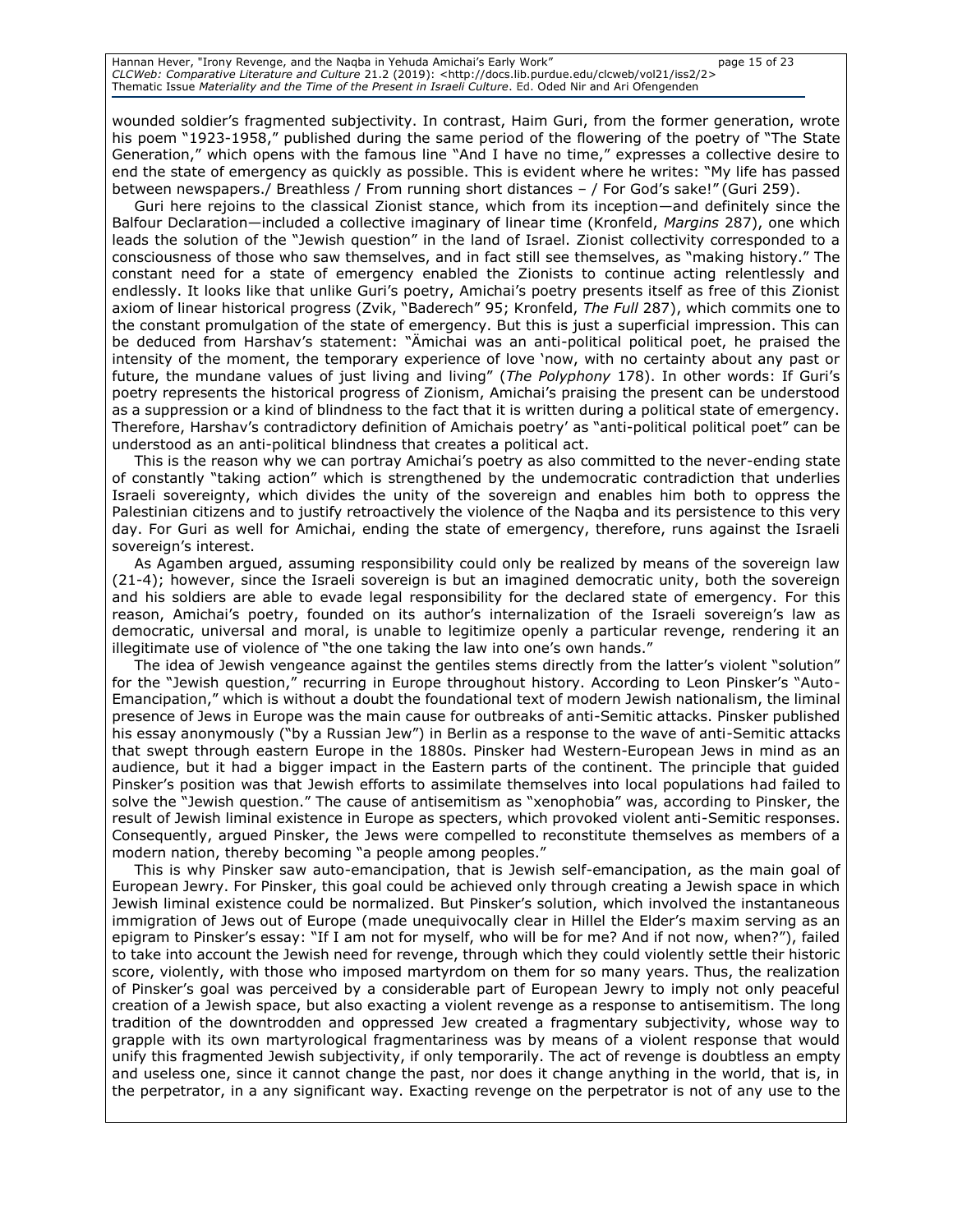Hannan Hever, "Irony Revenge, and the Naqba in Yehuda Amichai's Early Work" page 16 of 23 *CLCWeb: Comparative Literature and Culture* 21.2 (2019): <http://docs.lib.purdue.edu/clcweb/vol21/iss2/2> Thematic Issue *Materiality and the Time of the Present in Israeli Culture*. Ed. Oded Nir and Ari Ofengenden

avenger, barring the satisfaction of the desire for revenge, and a momentary restoration of agency for his or her own subjectivity.

Pinsker did not initially specify the location of the new space onto which Jews will immigrate from anti-Semitic Europe. Later pressures made him mention Palestine, or Zion (as it was called for theological reasons on which modern Jewish nationalism was founded), as the space in which the "Jewish question" will be resolved. Thus, after changing his mind with respect to Zion as the preferred destination for this solution, he later became the secretary general of the Lovers of Zion (*Hibbat Zion*) group.

 I argue that this was the moment in which the *Hibbat Zion* movement was transformed from a movement of longing for a homeland, forsaken centuries ago, to a colonial movement. This is a Schmittian moment in which the material, territorial, solution to the "Jewish problem" crystallized as a political stance, which firmly held itself against the Arab natives of Palestine as its political and material enemy. Carl Schmitt's definition of the political as the antagonism between friend and enemy neatly characterizes the power relations in Palestine ever since the 1880s. The Jews thus turned into Zionists, who understood early on that this endeavor will entail a violent confrontation between European Jews and native Palestinians. This is the moment in which Zionism called for immigration to Palestine, as a necessity of a state of emergency. Amichai, on the other hand, in his poem "Half the People in the World," presents us with the pretense of his detachment from any political conflict:

"Half the people in the world love the other half, half the people hate the other half. Must I because of this half and that half go wandering and changing ceaselessly […] Half the people love, half the people hate. And where is my place between such well-matched half, and through what crack will I see the white housing projects of my dreams and the barefoot runners on the sands or. at least. the waving of a girl's kerchief, beside the mound?" (*The Selected* 14-15, translated by Chana Bloch and Stephen Mitchell)

This is the zero point in which Jewish colonialism was born. Through immigration to Palestine, for clear political-theological reasons, Jewish sovereignty began a violent struggle to fortify its control over Palestine, which was by then called, as it is now, "Zion." The immigrants who transposed the "Jewish question" to Palestine regarded it as the place in which the "Jewish question" will be solved through their self-constitution as a Jewish sovereign, who is entitled to use violence to secure its control of space, even at the expense of the natives who had been living there prior to the Jewish immigrants' arrival.

 However, the violence of the beaten, disintegrated, subjects has evolved into the form of revenge. Even if the latter was directed against the oppressive gentiles, the former's immigration to Palestine transformed the natives, metonymically, into targets for the immigrants' vengeful violence. As subjects that brought with them to Palestine their fragmentariness, which originates in Jewish martyrology, they sought to heal this fragmentariness through acts of revenge against Palestinians. The immigrants sought to end their Jewish liminality, as Pinsker defined it, by their violence towards Palestinians. That revenge is violence that takes place outside the imagined democratic law enabled the Jews to inflict it on Palestinians, so as to deny them the protection of sovereign law, and thus to substitute their former liminal existence in Europe by forcing the Palestinian to a liminal existence in the Middle East. The fact that the Naqba has never completed until the "right of Return" will be materialized turns the Palestinian subject in Israel into a liminal one, effectively present-absentees. In other words: Israel's refusal of the Palestinians' right of return entrenches them in the liminal mode of existence of those who reside outside their homeland yet refuse to surrender their will and right to return to it.

 The fact that the many representations of the violence of war in Amichai's poetry—all of which prohibit individual acts of revenge that subvert the sovereign's law – are a-historical and universal indicates that in his poetry, Amichai submitted the representations of violence to the authority of the Israeli sovereign, as well as to its civic facade of universalism, and embraced uncritically a conception of Israeli sovereignty imagined as free of contradictions. Such compliance is quite unexpected when it comes from a poet who placed the individual combatant soldier on a pedestal; one whose personal acts of violence can only be realized as the vengeance of he "who takes the law into his own hands."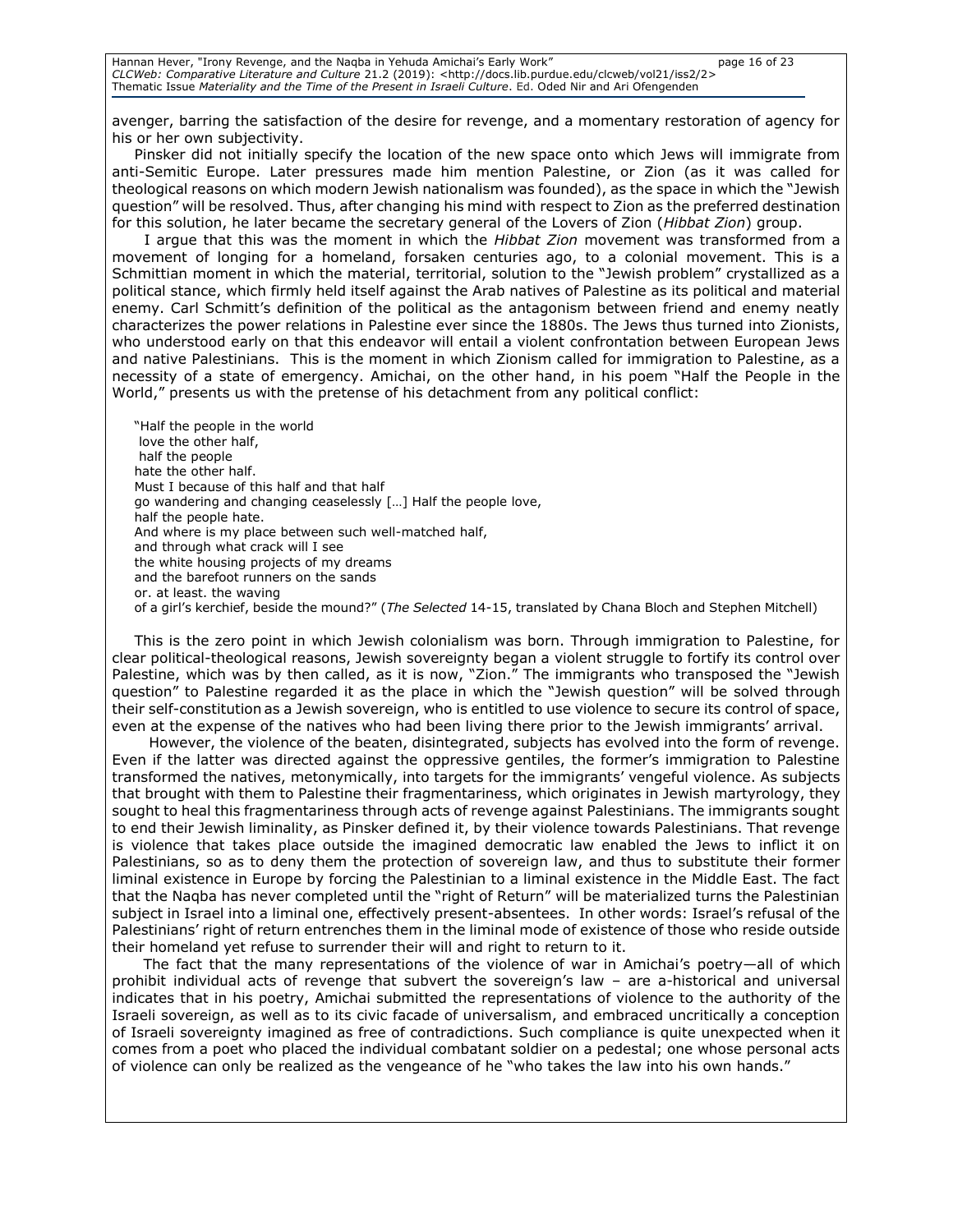### [H]

This internalization of an imagined universalist, non-contradictory Israeli sovereignty, expressed in Amichai's poetry, explains why in his monumental novel, *Not in This Time and Not in This Place*, published in 1963, two years after the Eichmann trial and after Amichai's return for a visit his hometown Würzburg in Germany. In this novel Amichai disapproves of his protagonist's plans for revenge. Joel, an archeologist from Jerusalem, returns to his hometown after the Holocaust, and feels a need to avenge the fate of Ruth, his old love: "What would I do there? Perhaps I'll avenge little Ruth, Manheim's daughter, whom the people of Weinburd sent to the crematorium" ("Weinburg" is the name in the novel of Amichai's hometown Würzburg) (13).

The novel features both first and third person narration, both of which refer to a single character yet bifurcate into two parallel storylines: one takes place in Jerusalem and the other in Germany. When he is in Jerusalem he dreams that he is in Weinburg, his childhood hometown, and that he sees girls playing in front of his Jerusalem house: "Little Ruth also played there. I told her to stop it, for we were grown up and she had been burned in the terrible crematorium." (*Lo meachshav* 14-15). Ruth, who was Amichai's friend growing up, and who stands at the center of his novel *Not in This time, not in This Place,* is already present in his book of poetry *Two Hopes Away*. The speaker in the poem tells the reader about god, who abandoned her, and who is cruel and judgmental. His decision

Spit direct fire and hit the dogs, My hands, little Ruth and also those Who are not marked by numbers. (*Be-Merchak* 48-9)

In an interview with Dan Omer, Amichai tells of how he and she, who was handicapped as a result of a car accident, were attacked by several boys, who "pushed her to the ground, too, and I heard her prosthetic leg make a metallic sound. And this is one of the things I retained from all those Auschwitz stories. I have never been to Auschwitz, but I did hear the prosthetic leg. It wasn't anonymous. Those boys also knew who she was, and knew that she was handicapped. This girl disappeared in the Holocaust" (Omer 4).

The analogy between the two plot lines, which albeit the fact they are braid together their difference is quite clear, is disclosed when Yoel misleads everybody: some think he went to Weinburg "for remembrance and revenge," while others think he went to the Negev for his archaeological digs (*Not in* 47); Yoel himself announces that he will stay in Jerusalem, and adds that "'I will stay here; I will not go back to Weinburg to close the door on my longings; I will not take vengeance; I will stay here until it gets dark'" (*Lo meachshav* 36, translated by Shlomo Katz), while he tells Dr. Levi that he came from his hometown: "I told him about conquering Beer Sheba at dawn and how I carried a friend on my shoulder thinking he is wounded when he was already dead. And Dr. Levi told me about the destroyed synagogue" (365).

Much like Amichai's early poems, this novel, too, resolves the conflict between the internalization of the Israeli sovereign's law—here intensified by virtue of archeology's constitutive power to shape Israeli nationality. Dr. Manheim says to Joel: "'I heard that you are an archeologist. It is a good deed to dig in the land of the Bible and to uncover proof for the Holy Scriptures'" (30).

The Jerusalem storyline forces the protagonist to submit to Israeli sovereignty, while Joel's visit to his German hometown accentuates his Jewish identity. Although the intensification of his Jewish identity highlights Israel's underlying contradiction between democracy and Jewishness, Joel keeps clenching onto the imagined universalism of Israeli sovereignty and its prohibition of revenge, which he obeys by deeply repressing the oppressive, torn nature of Israeli sovereignty.

The fact that after all the Holocaust narrative and the 1948 war narrative become one piece in Yoel's subjectivity (Ben-Dov 113), can explain the failure of Yoel's desire to take revenge. In contrast to the most parts of his poetry Amichai reveals in the 1963 novel his pre-1948 biography as a child in Germany and the horrific narrative of what happened there later (Scharf-Gold 62-88). But the fact he published his novel after the Eichmann Trial, which was a very important moment in the constitution of the Israeli Sovereignty, has a lot to do with the subordination of the narrative of the Holocaust to the narrative Israeli Sovereignty. All this brings us to the fact that the main reason of Yoel's refrain from taking revenge is that the sovereign cannot allow revenge, in principle. From the point of view of its effect on the subject, revenge is a personal act that contributes nothing to the outside world. The sovereign law, which regulates and controls the violence enacted outside the avenging subject, therefore forbids acts of vengeance that undermine its authority.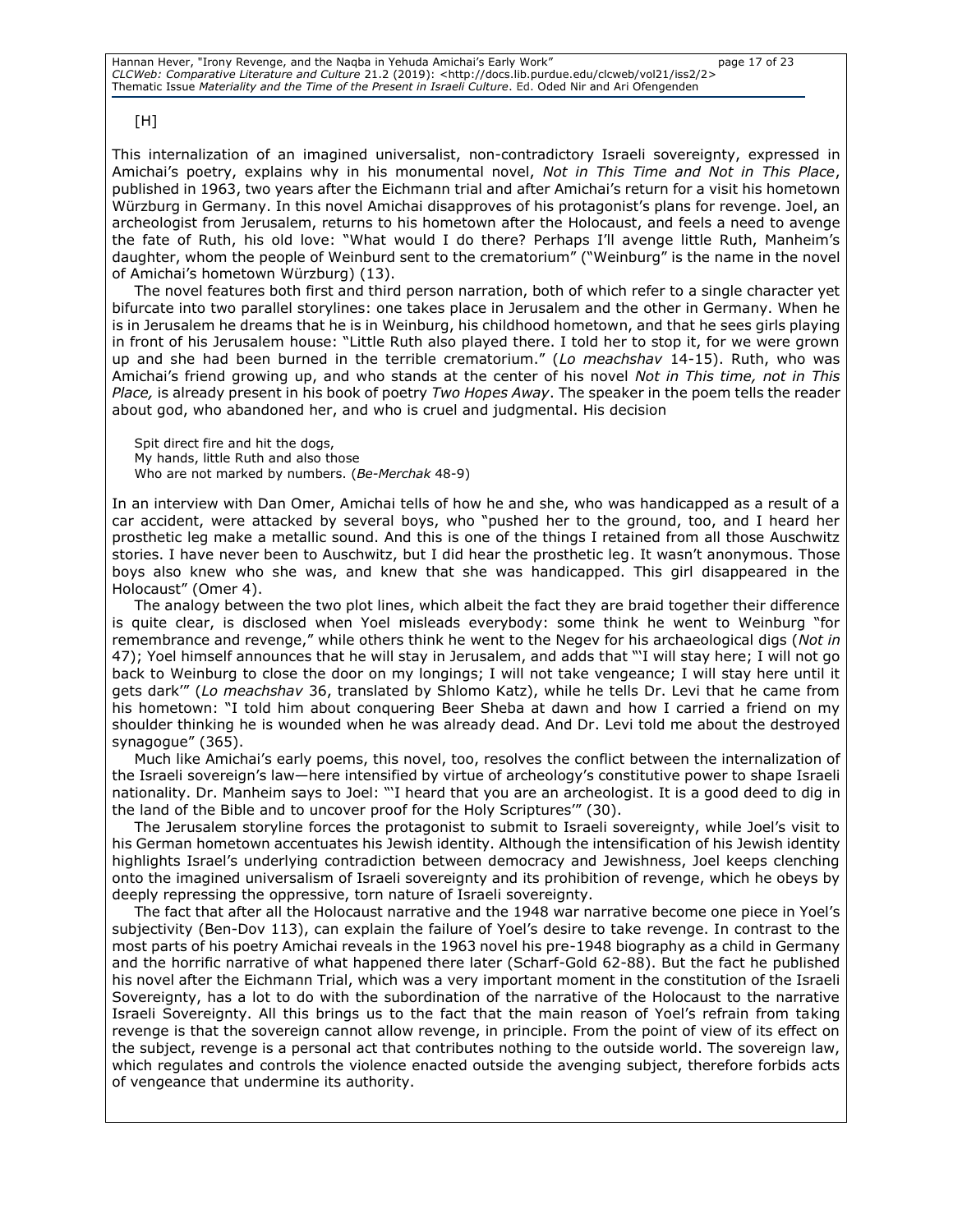Hannan Hever, "Irony Revenge, and the Naqba in Yehuda Amichai's Early Work" page 18 of 23 *CLCWeb: Comparative Literature and Culture* 21.2 (2019): <http://docs.lib.purdue.edu/clcweb/vol21/iss2/2> Thematic Issue *Materiality and the Time of the Present in Israeli Culture*. Ed. Oded Nir and Ari Ofengenden

Revenge imparts to the avenger nothing but a passing moment of the illusion of rehabilitating one's post-traumatic fragmented self. A very clear example of this nothingness can be found in the Talmud:

The famous Rabbinic definition of the verse (Yoma 23a) distinguishes between taking revenge and bearing a grudge. If a man asks his fellow to lend him his sickle and he refuses and on the morrow the second asks the first to lend him his axe and he refuses and he replies: 'I will not lend it to you, just as you would not lend me your sickle' – that is revenge. But if a man asks his fellow to lend him his sickle and he refuses and on the morrow the second asks to lend him a garment and he replies: 'Here it is, I am not like you' --- that is bearing a grudge. Maimonides adds that the wise will refuse to take revenge because worldly things are simply not worth it. To feel a sense of outrage because someone has refused to lend one a sickle is to magnify the importance of a sickle. (Jacobs 271)

And indeed, the novel's epigraph— יטופון מטיפייך וסוף ,אטפוך דאטפת על is taken from *Pirkei Avot* (The Ethics of the Fathers):

"Seeing a skull floating on the water, he said: 'Because you drowned others, they drowned others, they drowned you, And those who drowned you will themselves eventually be drowned" (*Pirkei Avot* B:7, 38)

The Commentary to this epigraph states:

This enigmatic statement by Hillel expresses a general law view that evil does not go unpunished, i.e. the principle of measure for measure. While this may be a generally operative rule, it should not be constructed as an excuse to blame victim for their suffering. If a person had been murdered, this does not mean that he/she had committed sins worthy of this tragic end. It would be abhorrent to make such a claim about innocent victims. Hillel surely did not know the circumstance leading to death of a person whose skull he saw floating in the water, but this experience triggered his reflections on the general rule of measure for measure. (Jacobs 271)

The moto of the novel denounces revenge's vicious cycle, since you are killed for killing another, and the one who killed you is destined to be killed. And in Amichai's "Poems for a Women": "I need to kill my brother. / My brother needs to kill me" (Amichai, *Be-Merchak* 59). The function of novel's moto can be explained by Renee Girard's thesis about the collapsing of the juridical system as a cause of a cyclical acts of revenge in which every act of violent imitates and reacts to the former one (169). Thus Amichai warns his readers against committing any act of revenge. The main reason of this warning is that since cyclical acts of revenge exist outside the law of the sovereign, the revenge has no purpose and no meaning.

The taboo on revenge is precisely that which allows the sovereign to circumvent the undemocratic, historical rather than universal nature of his crimes against the Palestinians, and to portray the crimes performed in the Naqba as an exception to the otherwise moral nature of the Israeli sovereign law.

Since Amichai's ban revenge cannot be justified only by an imagined sovereign, then from a materialist perspective the Israeli sovereign state's collective violence finds its justification in no more than the semantic conversion of "murder"—the sort of violence unprotected by the sovereign law, namely, revenge—into a legitimate "killing" sanctioned by the sovereign law. Thus, what underpins the legitimate violence—such as the one involved in war—of the Zionist law is nothing but an act of revenge, which includes, among others, the Naqba, Israel's reprisal operations, and the oppression of the Palestinian citizens of Israel.

The responses of critics who do not belong to the "State Generation" become interesting in this context, those that have not internalized Israeli sovereignty and its restraining power. Two of them, Avraham Green Hagorni and Gideon Katzanelson, expressed their disappointment of the fact that Yoel did not realize his desire for revenge. (Zvik 36). Exacting revenge on the Germans is for them a necessary act, whose absence is indicative of the fact that Amichai disconnects the personal from the collective in a wrong way. According to them, Amichai makes the trip a nostalgic journey into his childhood, assigning revenge a minor role, a duty they believe he is too weak to realize.

Katzanelson, who was known for his attack on the "State Generation" in his book *Where are they headed*, sees the novel as "the cry of annihilation": "'there is nothing to be done. The Man of our times is divided in two," and only intermittently he opens the "drawer of the present" or "drawer of the past." In this kind of declarations Katzanelson finds "a nihilistic air of a writer and a whole literary generation," whose slogan is "We don't care and leave us be'" (Zvik 36). But these harsh criticisms (just like those expressed by Daniel Ben Nahum, who defined Amichai's poetry as a "poetry of alienation" (Zvik 72) can be easily translated as what I called the imagination of universal sovereignty, evident in the works of Amichai and other writers of the "State Generation." And indeed, Gershon Shaked, one of Amichai's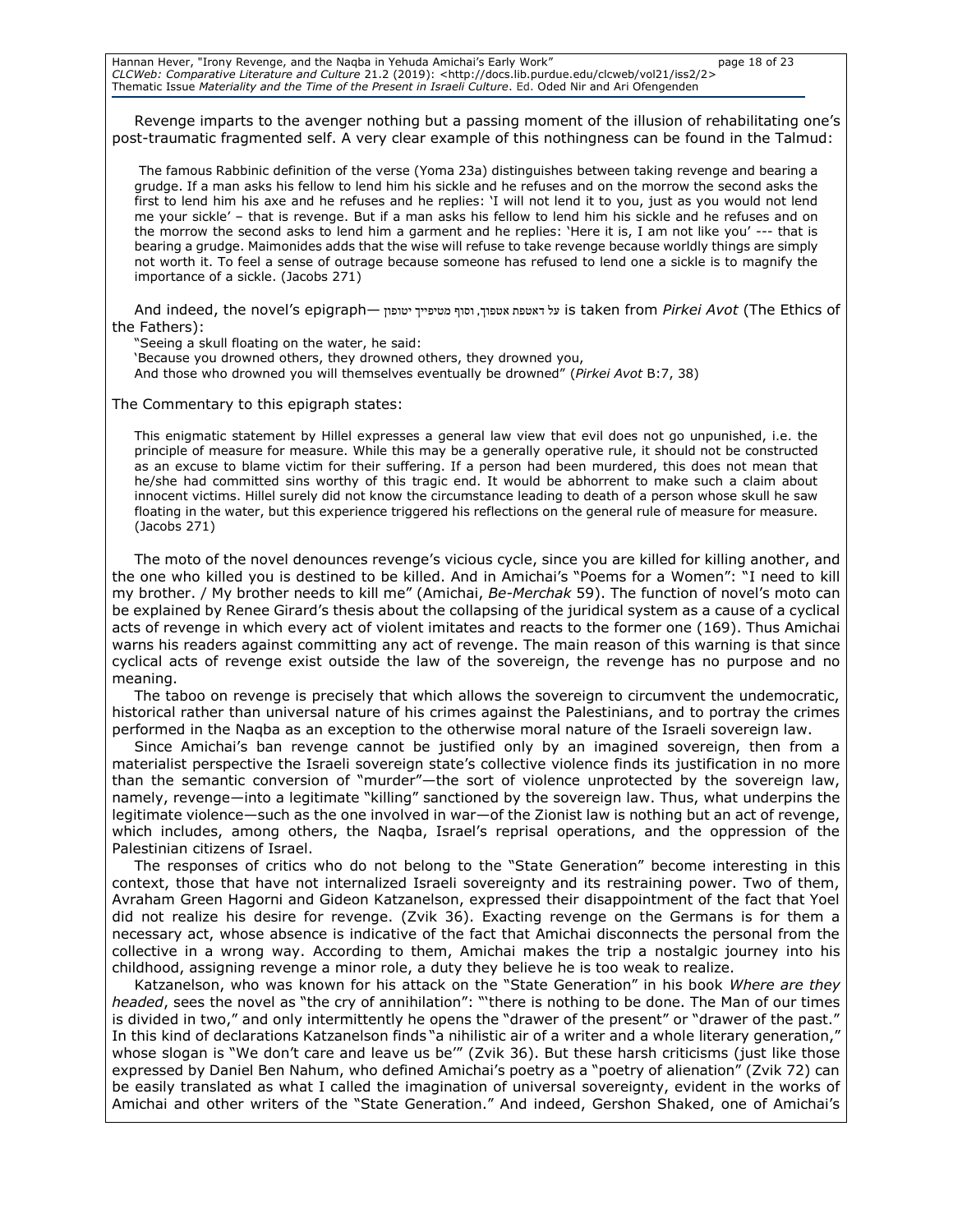Hannan Hever, "Irony Revenge, and the Naqba in Yehuda Amichai's Early Work" page 19 of 23 *CLCWeb: Comparative Literature and Culture* 21.2 (2019): <http://docs.lib.purdue.edu/clcweb/vol21/iss2/2> Thematic Issue *Materiality and the Time of the Present in Israeli Culture*. Ed. Oded Nir and Ari Ofengenden

contemporaries, saw in the novel "the 'war of independence' of a person fighting for his life," which is "a war of liberation from all social-national commitment in all its acceptable forms" (Zvik 37). Moreover, this trans-generational conflict (in the case of Ha-Gorni, this is not one of age difference, but of his institutional-educational role), which was translated into a fundamental difference between the critics' self-perception who did not yet internalize the rule of the Israeli sovereign, and the writers of the "State Generation," who saw themselves as naturally the citizens of Israeli sovereignty

 A materialist interpretation of the violent acts executed on behalf of the colonialist Zionist sovereign exposes them as acts of revenge from the very outset. When Yoel talks to Mina in Jerusalem, he recounts her words as an explicit admission to her desire to realize the violence of the Palestinian Naqba as an act of revenge:

"A woman too small in a house tat is too big." She agreed, with a light sigh and a clownish pathetic look. Indeed, the old Arab house was big. Two pillars supported the ceiling in the room where they stood. Mina went up to one of the pillars and put her arms around it. – "A slim little Samson embracing the pillars," he said. – "Perish my shoulders with the Philistines." – "Who are they?" – "You, and all the rest… You know, Joel, I can't master this house and all its rooms." (Amichai, *Lo me'achshav* 8)

By imagining the structure of Israeli sovereignty as unified, moral and democratic, Amichai thereby obscures his acceptance of coming to terms with the legitimacy of the violent acts executed and justified in the name of Jewish sovereignty, when, in fact, such acts are tantamount to acts of revenge unsanctioned by the universal law.

### $\lceil$ I]

Indeed, already in Peretz Smolenskin's *The Revenge of the Covenant* from1882, considered to be the first Zionist novel, the author championed, as a response to the violence of the pogroms, taking revenge on the Gentiles. Another very famous example are Abba Kovner's missives [*dapim kravi'im*], written in 1948 for the combatants of the Givati Brigade, which described the battle against the Egyptian enemy as a revenge for the death of the six million Jews murdered in the Holocaust. Years later, Amos Oz's attack on Uri Zvi Greenberg intimated this sentiment in the title he chose for his famous essay "The State as Reprisal Operation."

In yet another place, in Oz's essay "Under this Blazing Lights," which is possibly the most important political manifesto of his literary credo, he defines the role of the writer as the "tribe's wizard." Oz thus reveals his own identity, and creates a parallel between "the tribe's wizard" and "The Watchman of the House of Israel," the political term coined by Yitzhak Arter, a member of the Jewish Enlightenment (the *haskala*) and the anti-Hassidic satire writer at the beginning of the 19th century (Arter). Arter used the term to characterize the Hebrew writer as a modern Jewish sovereign. Thus, Oz comes to define himself as a writer of a tribe, which in contrast to the enlightened "The Watchman Unto the House of Israel," whose sovereignty is founded on rationality and universality, is not subjected to the laws of universal reason that ground the concept of citizenship, nor to Zionism's universalist pretense of "A People Like All Peoples." Oz therefore creates a perfect identity between Greenberg's Zionism, that of "the state as reprisal operation," and his own identity as the ethnocentric "wizard of the tribe," thereby exposing the entirety of the Zionist project to be a reprisal, or a material act of revenge.

### $[J]$

All of this propels us toward a critical account of the structure and motives of the Zionist project. The political function of the Zionist cultural project of inventing the "new Jew" was to resolve the "Jewish Question" by absolutely delegitimizing Jewish existence in exile; a solution conceived as the adequate response to the Christian violence inflicted on European Jews throughout history. In place of the "old Jew," whose fragmented subjectivity was an effect of the violence inflicted on him, Zionism conjured up a different figure—one that will restore a sense of wholeness to the old fragmented Jewish subjectivity as described in Shimon Bernfeld's *Book of Tears*.

To this end, however, Zionism engendered a counter-violence. And indeed, from its very inception, Zionist culture and literature (for example, in the writing of Micha Yosef Berdyczewski, who was the spiritual guide of the *Second Aliyah* pioneers) constituted a sovereign subject whose role was to produce, and regulate, violence. Yet that this violence was to be realized and was exercised by an ethnocentric,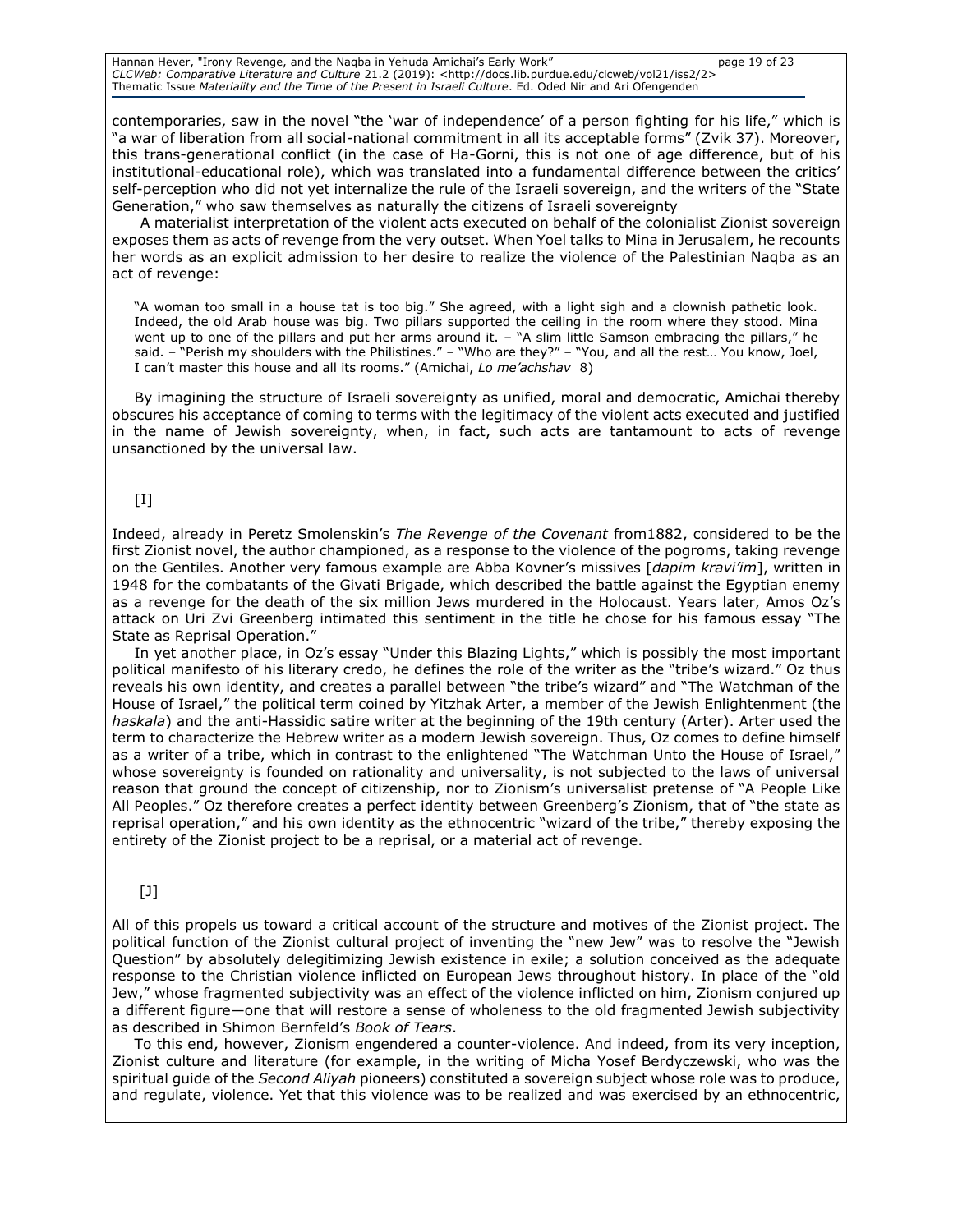Hannan Hever, "Irony Revenge, and the Naqba in Yehuda Amichai's Early Work" page 20 of 23 *CLCWeb: Comparative Literature and Culture* 21.2 (2019): <http://docs.lib.purdue.edu/clcweb/vol21/iss2/2> Thematic Issue *Materiality and the Time of the Present in Israeli Culture*. Ed. Oded Nir and Ari Ofengenden

non-universal, sovereign, which transformed it right from the start into a tribal violence—one that never transcends its reactive nature, that is, an aimless reaction that simply negates without creating something new. Thus, Smolenskin's call for the "building of the Land" as the proper response to the pogrom against the Jews is but a reaction, which has nothing to do with the constructivism championed by the Zionist labor movement.

That revenge serves no ends but itself thus turns the Zionist building of the land of Israel into a narcissistic act oblivious to otherness, which is measured only by Zionism's own standards, and which is submitted to a violence meant to serve the Zionist subject's narcissistic interests. This is precisely the function of the trope of mirroring Palestinian suffering, so prevalent in humanistic works of Hebrew literature such as S. Yizhar's *Khirbet Khizeh* or David Grossman's *The Yellow Wind*. These and other works revolve around a witness narrator whose recount of events originates from an autobiographical enunciation. The reality of Palestinian suffering represented in these works is indeed shocking. But the autobiographical nature of their linguistic mediation turns the testimony into a "mirror" in which the narrator sees and expresses Palestinian suffering in terms of his own and his people's suffering. We can therefore conclude that the Zionist's discourse of mirroring perceived the pogroms as a cause for building Jewish settlements in the land of Israel. The apparatus of the mirroring which brings the Jew to see himself in the figure of the Gentile, is based on a metonymic displacement of the revenge against Gentiles into a Jewish work of building the homeland.

And indeed in *Nekam Berit* (a covenant of vengeance) from 1882, Smolenskin sees the Zionist construction of the Jewish nationalism as an appropriate act of revenge. Also revealed in this novel is the theological character of Zionist revenge, which constitutes the Zionist sovereign by rehabilitating the covenant between God and the Israelites, which the people violated, and which sentenced the people of Israel to exile. In a typical Schmittian move, God's vengeful impulse toward his people, including the violence of the pogroms, is transformed into the people's revenge against the European. And indeed, as the first Zionist novel, *Nekam Berit* calls for an act of vengeance that will restore the covenant violated by the people, so that it could then be used for the constitution of the Jewish sovereignty.

The realization of Zionism through the building of the land of Israel is, therefore, an act of revenge realized in the displacement of the efforts to resolve the "Jewish Question," which had been transposed from Europe to the Middle East to become a violent Jewish colonialism. This colonialism constituted the Israeli sovereign as a Schmittian one, who employs an oppressive apparatus that has nothing to do with a democratic, universal sovereign.

### [K]

As I argued, the act of revenge always gives rise to another act of revenge, reproducing vengeance potentially indefinitely. Thus the fact that the main power operating Zionist culture and politics expresses itself in an act of revenge that necessitates the continued existence of the state of emergency. Thus, for example, Israel's security policy in its early years was based on retaliatory actions, which therefore reproduced the cycle of revenge. In order to let Zionist violence to preserve this violent cycle of revenge, the state of emergency must itself be preserved. The cyclical movement about which Amichai writes in an untitled poem, which starts with the line "And the public square in the city" preserves the static presence of the state of emergency: "It is so that all the beginnings that are begun / become good and round endings. / And any of its endings is a go-ahead, / and your closeness – for me a gate to keep distance" (*Achshav* 48). But in order to endow the cycle of vengeance with legitimacy, the sovereign must act as a partial and fragmented one, that is, a tribal sovereign. For, the universal sovereign, as opposed to the tribal one, like the one that dominates Greenberg's poetry, as Oz remarks, forbids revenge.

It seems that now it becomes possible to address Amichai's novel's motto with more accuracy. It does refer to the sovereign's prohibition on revenge; but that is joined by understanding that this latter is the sovereign's objection to the cycle of vengeance that is founded on imagining sovereignty as a universal one, and whose materialist-symptomatic reading exposes its lack of universality. And indeed, that Israeli sovereignty exists as an ethnocentric sovereignty can account for the way in which it imagines itself as a universal one, which is supposed to prohibit revenge, which can be realized only outside the law of the sovereign.

But following the logic of the motto that quotes the words of Old Hillel, it seems that the fact that the Israeli sovereign is unified and universal only within the imaginary, forces it to oppose revenge's infinite cycle. But the only way that such opposition can be justified is through struggle within the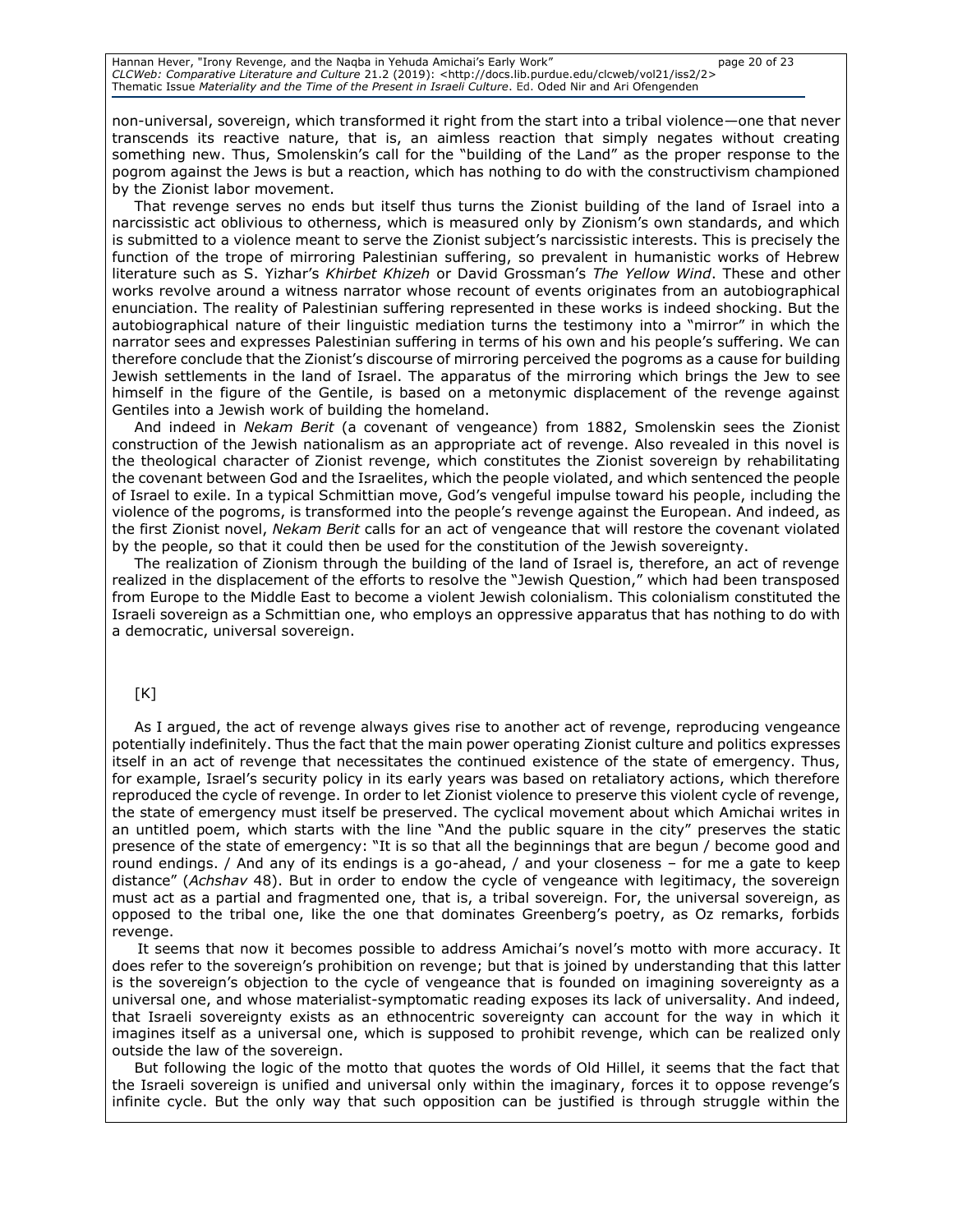Hannan Hever, "Irony Revenge, and the Naqba in Yehuda Amichai's Early Work" page 21 of 23 *CLCWeb: Comparative Literature and Culture* 21.2 (2019): <http://docs.lib.purdue.edu/clcweb/vol21/iss2/2> Thematic Issue *Materiality and the Time of the Present in Israeli Culture*. Ed. Oded Nir and Ari Ofengenden

material base that makes it possible in the first place, and not through humanist resistance. For, it must be stressed, the justification for the continued existence of cyclical revenge has nothing to do with the sovereign's adoption of tribal customs, but rather to the displacement of the the state of emergency as the material base of cyclical revenge onto what is presented from a humanist point of view as immoral conduct.

Thus it seems that the Israeli sovereign's goal is to continually preserve the material reality that necessitates and justifies the state of emergency, which was declared into existence by the sovereign and which exists in Palestine for all practical matters since the British Mandate's 1945 emergency ordinances. In order to obey the law of revenge, the Israeli sovereign must act so that in Israel will forever persist a state of emergency, in which "Soldiers always train for some war. […] But my girl yet walks through the streets / adorned in the jewels of the end-time / and the beads of the terrible danger / around her neck." "I Waited for My Girl and Her Steps Were Not There" (*The Poetry* 8, translated by Robert Alter). And in the poem "Friday Night" that opens with the following lines "Would you come to me tonight? / the laundry has dried in the yard" (*Achshav* 33), Amichai enacts the disregard for the eternal and traumatic state of emergency and its displacement onto somewhere else: "war, which never has enough, / is now in another place."

In the same poem Amichai replicates, like in A.B. Yehoshua's "identity card," the illusion according to which for the Israeli subject the borders of Israel are clearly defined: Or in other words, only the persistence of the state of emergency enables the Israeli sovereign, split and ethnocentric as it is, to endow itself with legitimacy for its own violence, which is a tribal, vengeful, one—that is, outside the law of the universal sovereign. Thus, as I argued, the Jewish sovereign's violence is taken out if the semantic field of revenge, and its deeds are not marked in Israeli discourse as "murder" but as "killing."

A materialist reading of the Israeli sovereign's violence can expose and criticize what it presents through Israeli public discourse as legitimate violence. Such materialist reading exposes Amichai's antiwar poetry as disconnected from any specific historical period (Openheimer 269), and by this to pretend the illegitimacy of the vengefulness of colonialist violence of the Zionist sovereign and subsequently of the Israeli sovereign.

That the goal of Zionism as it was articulated in the Biltmore Program in May 1942 was the establishment of a Jewish state (the term that the program actually used was "commonwealth," which was used by Hobbes and Bodin) makes it impossible to establish a state for Jews whose sovereign law would be universal, that is one that forbids revenge. Instead, the Biltmore Program was in fact an act that articulated Zionist action as a project of revenge.

And indeed, the violence of the imagined sovereign, which takes care to fulfill Israeli sovereignty's constant need to preserve the state of emergency, turns revenge into the driving force behind Zionist violence. Thus, through his wife Ruth, Yoel creates an identity between the 48 war and the biblical revenge against the Amalekites, when he states that in those days, his wife's eyes were like Moses' hands in the battle against the Amalekites. When in the battle goes favorably for the Israelites army, Moses' hands are lifted, and the same is true, Yoel says, of the days of the war in the Negev when she waited for him as he returned from night time military activity, with his friends, some of them are dead and some are wounded. The stable, unified, and universal Israeli sovereignty exists only in the imagination of the people, poets included, the real materialistic sovereignty will prohibit the revenge as a legitimized act of violence.

In the poem "When I Returned They Told Me There's No" the avoidance of revenge is clearly articulated. The story of Moses and revenge against the Amalekites is told from a place in which exhaustion, loneliness, and evading action bring the poem's speaker to withdraw from any notion of revenge: "I've gone very far, the war increased, / My thoughts grew weary / And heavy like the arms of Moses. / And there was no one to hold them up. I was where-from, now here, soon where-to." (*A Life* 33).

Thus Amichai, as much as Smolenskin, Kovner, Oz and many others, shows that in fact Zionist culture, from its inception until today, is not a series of acts of killings sanctioned by a universalist democratic sovereign protecting its equal citizens, but a continuous action of murderous revenge.

This is an ethnocentric sovereignty, which protects its Jewish citizens and abandons its Palestinian ones, which nonetheless pretends to be a universal Westphalian sovereignty, which protects all of its citizens. It is therefore a sovereignty which is based on a very deep gap between those who are protected by the Israeli sovereign and those which are oppressed and deserted as a result of its political structure. The exception is that which the sovereign abandons. The administrative interest that it has for it after its death is described by Amichai in his poem "Corpse in the Field" with a painful irony:

His blood was flung hastily and carelessly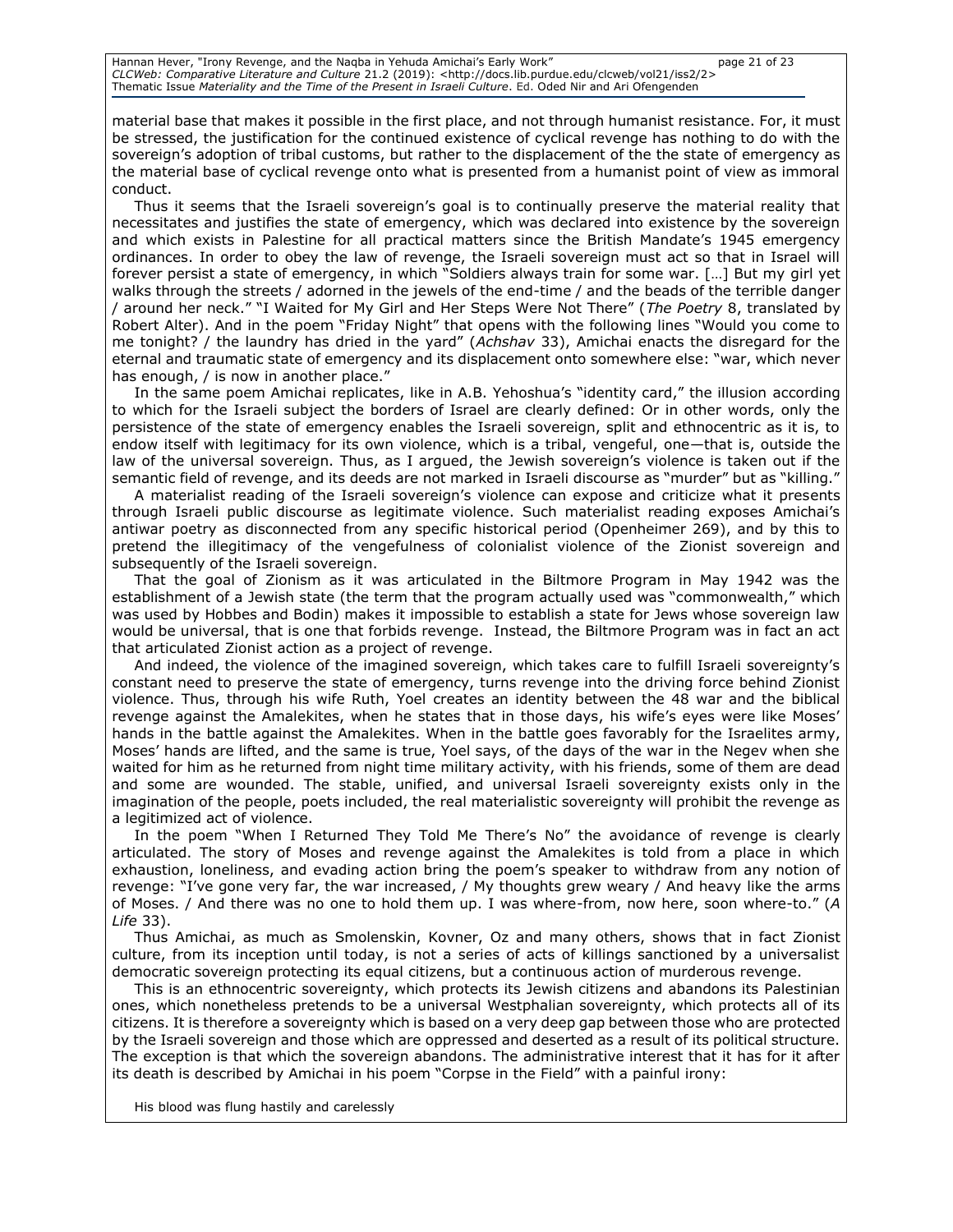like the clothes of someone much too tired. […] Mayors, UN army officials measured the distance from living to dead, with right angles and compasses and little rulers, with cigar boxes, with hard emotions, with sharpened hopes and bloodhounds. (*The Poetry* 25)

But, as I argued, the fact that for the "State Generation" writers, Israeli sovereignty is imagined as a universal Westphalian sovereignty, turns the materiality of violence that it directs at its enemies, both internal and external, to an act of revenge. In practice, the sovereign's law normalizes the conflictual power relations that exist between the sovereign's acts of control, and thus it presents the sovereign as a unified, universal one. Thus, in the end, imagining national sovereignty as Westphalian one has a crucial role in Amichai's poetry—we can understand it as a retreat to a safe place and an attempt to evade the responsibility for the fact that national civilian violence that requires the denial of its post-Westphalian nature is indeed violence of revenge.

#### **Works Cited**

Adams, Steven. *Peretz Smolenskin's "Nekam Berit" as a Response to the Russian Pogroms of 1881: A Translation and a Literary-Critical Analysis of the Novel*. Hebrew Union College, 1982.

- Agamben, Giorgio. *Remnants of Auschwitz: The Witness and the Archive.* Zone Books, 1999.
- Amichai, Yehuda, 1953. "Moto shel Stalin" (the death of Stalin). *Al-Ha-Mishmar*, 13 March 1953.
- ---. *Achshav U-Byamim Ha-Acherim* (now and in other days). Likrat, 1955.
- ---. *Be-Merchak Shtei Tikvot* (in two hopes' distance). Ha-Kibutz Ha-Meuhad, 1958
- ---. *Lo me'achshav, lo mikan* (Not of This Time Not of this Place). Schoken, 1963.
- ---. *Shirim shonim* (different poems). Ha-kibutz Ha-Meuhad, 1974.
- ---. "Dicky's Death." Translated by Elinor Grumet, *The Worls Is A Room*, The Jewish Publication Society of America, 1984, pp. 111-9.
- ---. *Yehuda Amichai: A Life of Poetry 1948-1994*. Translated by Benjamin and Barbara Harshav, Harper Perennial, 1995.
- ---. *The Selected Poetry of Yehuda Amichai*. Translated by Chana Bloch and Stephen Mitchell, U of California P. 1996. ---. "Bimlot 90 Le-Huladeto: Hamisha Shirim Genuzim Shel Yehuda Amichai Mitparsemim Larishona" (on his 90th
- birthday: five unpublished poems are published for the first time). *Walla*, June 3, 2014.
- ---. *The Poetry of Yehuda Amichai*. Edited by Robert Alter, Farrar, Straus And Giroux, 2015.
- Arendt, Hannah. *Origins of Totalitarianism*. Meridian Books, 1962.
- Arter, Yitzhak. *Hatzofe lebeit yisrael* (the watchman unto the house of Israel). Mosad Biyalik, 1996.
- Barthes, Roland. *Mythologies*. Translated by Annette Lavers, Paladin, 1972.

Ben-Dove Niza, 2016. *Chayey Milchama* (Life of war). Schoken Publishing House, 2016.

- Bernfeld, Shimon. Sefer Hadma'ot: me'ora'ot hagzarot veharedifot vehashmadot (the book of tears). Hotsa'at Eshkol Berlin, 1923.
- Brinker, Menachem, 2001. "Dor Ha-Medina: Musag Tarbuti O Politi?" (the state generation: a cultural or political concept?). *Milchamot, mahapechot, vezehut dorit* (wars, revolutions, and generational identity), edited by Yosi Mali, Am Oved, 2001, pp. 143-57.

Darwish, Mahmoud. "Identity Card." *Barghouti.com*, [http://www.barghouti.com/poets/darwish/bitaqa.asp.](http://www.barghouti.com/poets/darwish/bitaqa.asp) [1964].

Dor, Moshe. *Gechalim Bape: Pirkey Autobiographia* (burning charcoal in the mouth: autobiographical chapters). Tag Publishing House, 1985.

- Foucault, Michel. *Security, Territory, Population*. Palgrave Macmillan, 2009.
- Ginsburg, Shai. "Poetry and Conflict: On Civility, Citizenship and Criticism." *Toward a Critical Rhetoric on the Israel-Palestine Conflict*, edited by Matthew Abraham, Parlor Press, 2015, pp. 151-174.
- Girard, René. *Violence and the Sacred*. Translated by Patrick Gregory, Johns Hopkins
- UP, 1977.

Grimm, Dieter. *Sovereignty: The Origin and Future of a Political and Legal Concept*. Columbia UP, 2015.

Grossman, David. *The Yellow Wind*. Picador, 2002 [1987].

Guri, Haim. *Collected Poems*. Vol. 1: 1923–1958, Mossad Bialik*,* 1998, pp. 259.

- Harshav, Benjamin. *The Polyphony of Jewish Culture*, Stanford UP, 2007.
- ---. "Hirhurim isihym al Amichai: Ha-Shira Ve-Hamedina" (personal thoughts on Amichai). *Alpaim*, vol. 33, 2008, pp. 121-138.
- Herman, Judith. *Trauma and Recovery*. Basic Books, 2015.

Jacobs, Louis*. What Judaism Says About…?*. Quadrangle, 1973.

Jakobson, Roman. "Closing Statements: Linguistics and Poetics." *Style in Language*, edited by Thomas Sebeok, MIT Press, 1960, pp. 350-377.